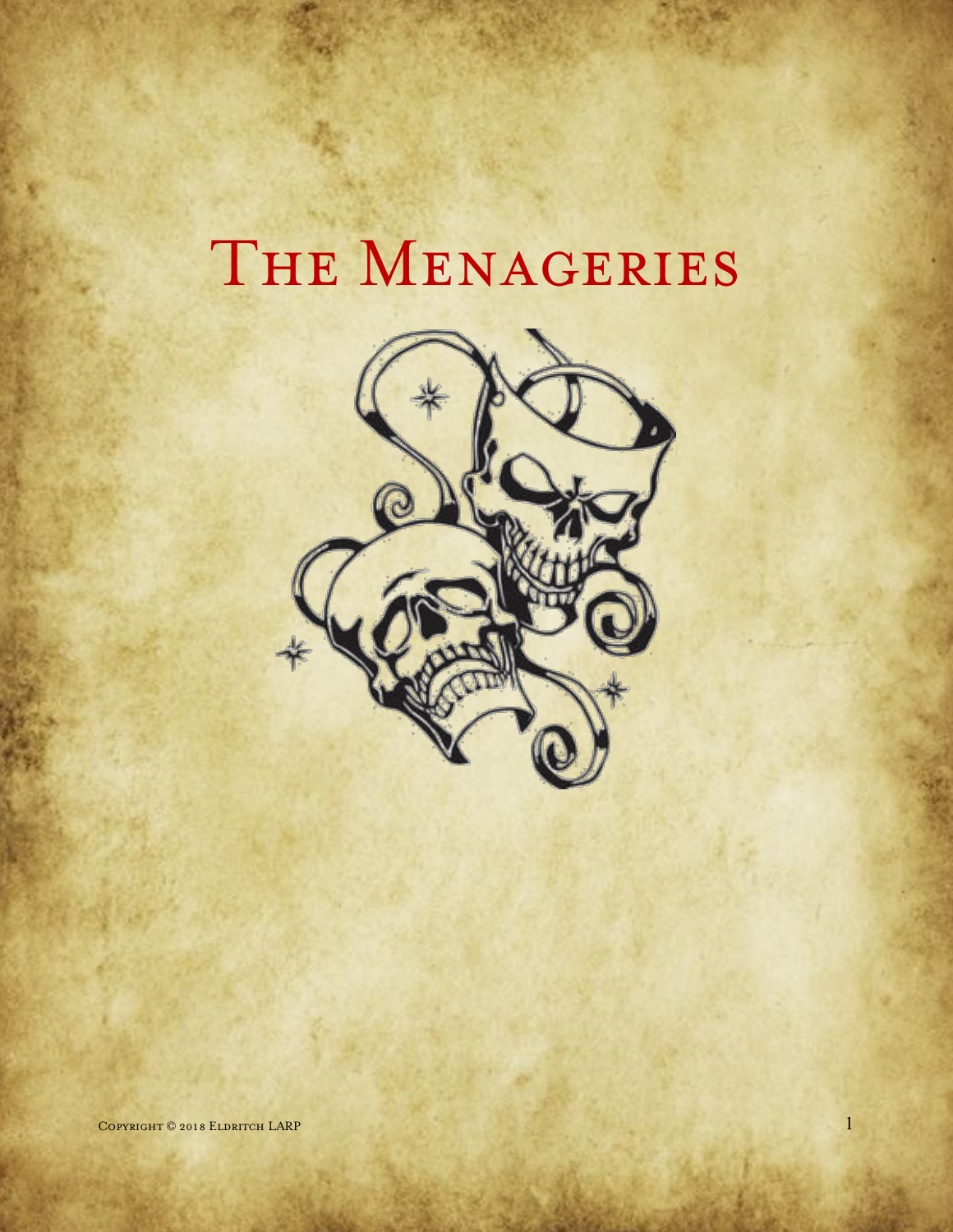# **SUMMARY**

# Ranking and Seniority

**Thrall** 

Shadow

**Nightstalker** 

Regent

Underlord

# **LOCALES**

# THE OUBLIETTE

Of all the guildhalls within the Menagerie, few have as sinister a reputation as the Oubliette. Where exactly it can be found is a source of much speculation, but many believe that it is in a place not wholly unfamiliar with woe and suffering - the town of Dresden in the Dusklands. When the Shardmount erupted, Dresden was one of the towns hit hardest. Already a remote location, after years of falling ash, the land became barren and anyone who had held out hope of living a normal life abandoned the town. But some stayed behind and life, of a sort, continued to exist there. It became a refuge for the outcast, the forgotten, and those who wished to be forgotten. The Cirque saw this as a unique opportunity to establish a base of operations in the North for its less than legal activities and in the last decade, Dresden has become a haven for crime and the Black Market. Few go there without good reason. There is no law in Dresden save the Cirque menagerie, the dreaded Blood Belly Butchers and their leader, Little Doll.

The Oubliette is said to lie within the old keep of Dresden's former lord, a mockery of the order that used to reside there. Somewhere, well-hidden and guarded, lies a trap door that leads into what used to be the keep's dungeon. Below, lies a twisting series of pitch-black tunnels and passages laced with traps and ambushes that one must navigate if they want to reach the menagerie's lair. There, Little Doll dispenses pain and agony from her seat in the Court of Flesh. Every day, a litany of suffering is written upon the flesh of those who scream and die for the pleasure of the menagerie. Some die quickly, while others take many days. Nevertheless, it is said that the torturers of the Court of Flesh are some of the best in Arnesse. It is not uncommon for those who want to learn torture to seek the Oubliette and request apprenticeship. Some are accepted, though others become involuntary training assistants.

The Oubliette also serves as a base for the massive Black Market operation running out of Dresden. Deep within the dungeons lie storage rooms, offices, and vaults. The market itself runs out of the town but most of the goods, especially those of value, are kept secure in the Oubliette. It is also said that Little Doll has a particularly large collection of relics from the ancient world. Some have speculated that she even has one of the Shards of Angrist, a piece of a legendary weapon once wielded by the titans in the Elder Days. The Oubliette is off limits to those not in the menagerie and those caught trespassing usually become the evening's entertainment. It is also said that those with enough coin can pay to come and witness the shows at the Court of Flesh or for even more coin, be given their own victim upon which to visit their own dark, sadistic desires.

# Night Warren

Located somewhere around the town of Grimvorne in the Southern Hearthlands, the Night Warren is a subterranean network of earthen tunnels and sewer passages that are home to the Cannibals menagerie and their Underlord, Little Fool. How or why the Warren was built has been lost to time, but now it has fallen into the hands of a band of savages who use it as their hideout, den, and playground. Those few who have visited the Night Warren and returned say it has more than one entrance; all are guarded and well hidden. The tunnels themselves are narrow, flooded, and full of dead ends. Many of the Cannibals are owners of exotic and dangerous pets such as crocodiles, alligators, wild dogs, and the like, which they often let run wild in the Warren, adding to the dangers. The Night Warren is designed to keep out, delay, or kill those who don't know their way around and more than one group that has tried to penetrate them has found themselves hopelessly lost, only to be picked off one by one.

Deeper into the tunnels, hidden somewhere near the heart of the Night Warren are the living and training quarters of the Cannibals. In the center of the Warren is a place known only as the Pit, a massive earthen hollow that serves as a central meeting area, feasting hall, and fighting pit. On a regular basis, the Cannibals host battles of man versus man or man versus beast. Some combatants are willing participants and others are graciously given an opportunity to fight for their lives. The Warrens also have been known to host the carnival known as the Menagerie of Blood when it is in the area. The Cannibals also host bloody event called the Rabbit Run, where one or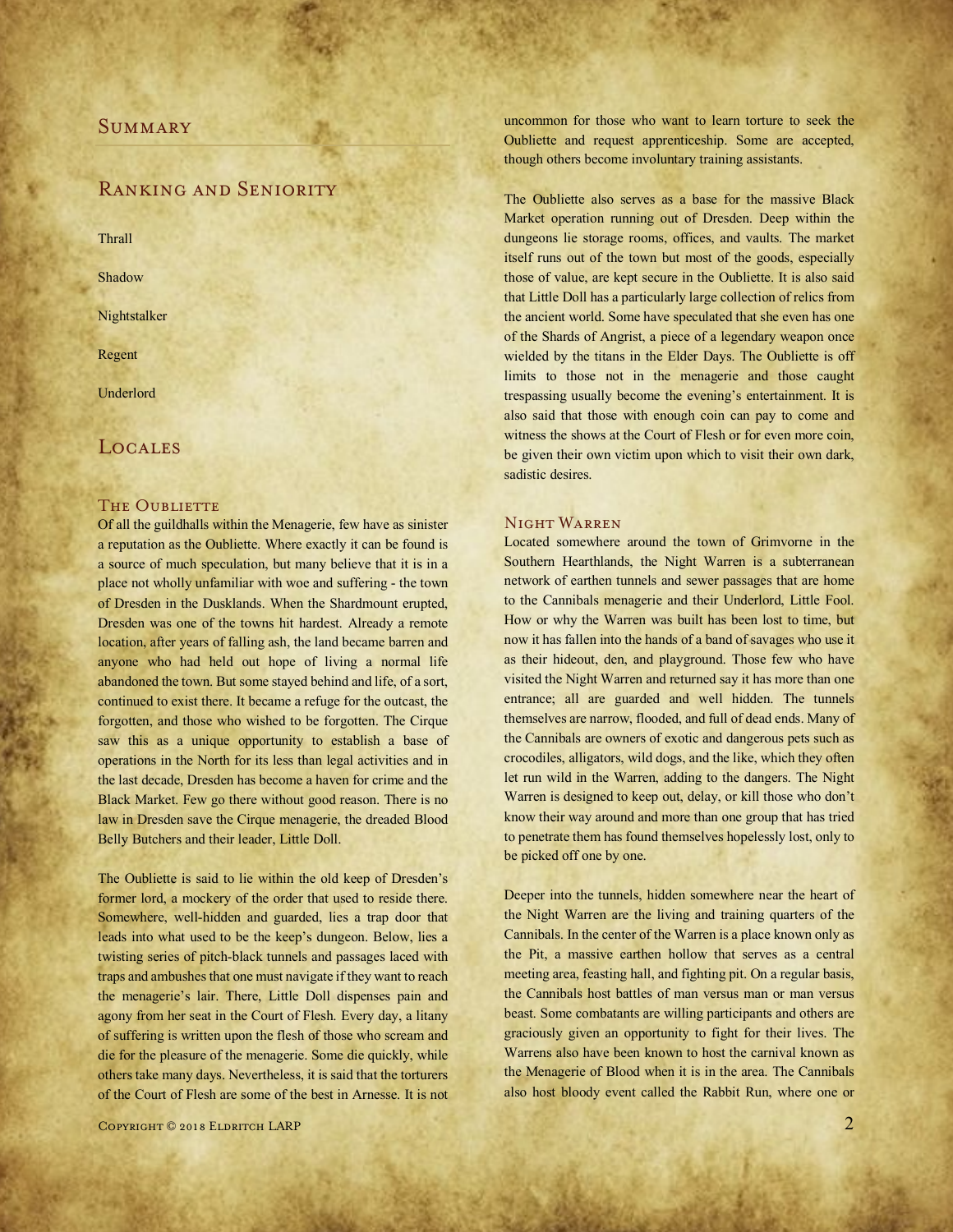more victims are kidnapped from the local community, blindfolded, led to the Pit and then let loose to run in the Warren. If they can escape the Warren before they are hunted down by the Cannibals and their animals, they are free to go. There is no record of anyone surviving the Run.

But this is not even the darkest side to the Night Warren for it said to be a place tainted by a spirit of insatiable consumption. The human and animal bones that litter the earthen floors are signs of those who came before and were not only killed but devoured. While some may say it was the animals that ate them, few are under any illusions that the Cannibals have not lived up to their moniker on more than one occasion. Other parts of the world may talk about survival of the fittest but the Night Warren exemplifies this on a primal level; the strong literally eat the weak. Rumors persist that the Cannibals extort the local villages into sending them sacrifices to "feed the Warren" and tales are told that the tunnels might actually be sentient, driving those who walk within to the brink of sanity, turning them into ravenous beasts hungry for flesh.

## Hall of Mirrors

Somewhere beneath the ashen badlands of Northern Tarkath, likely near the sirat of Serapis, is the Hall of Mirrors. Here, the Grotesque oversee the menagerie known only as the Freaks. From this hidden location, they run the largest drug operation in the Kingdom. While the Freaks are based in the South, they have agents and operations established in every major city of Arnesse, especially those closely associated with the Black Market. The Freaks are also said to be heavily involved in the highly illegal trade of slaves. Serapis is known as a place that one can acquire human flesh for coin. This Hall of Mirrors is unique among the guildhalls of the menageries in that it is not inherently sinister. While the Freaks may be at times alarming to look upon, in some ways those deformities have allowed many of them to keep a shred of their humanity, a trait sorely lacking among the Cirque of the underworld. For them, the drugs and slaves are about business and finding their way in a world which has all but rejected their kind. One would be foolish to underestimate the Freaks or think them weak, for they are no more welcoming of the uninvited and no less dangerous than other menageries.

Few know the actual location of the entrance to the Hall of Mirrors for it is a well-guarded secret. Those that happen to find their way inside have said it possesses a dark, otherworldly beauty, almost as if one were walking through another place and time. The legends say it was made by the Sheitan, malevolent creatures of the ancient world who once ruled the wastes of Tarkath. This place and its twisting passages are said to have been used by the Sheitan to ensnare and torture humans who came to hunt the treasures supposedly contained within. Still others say this once was a pocket carved out by the Fae as a refuge when they visited this world. The very walls of the Hall of Mirrors are laced with black, reflective volcanic glass that gives them an opalescent sheen when lit but also ensures that without light, this place is consumed in utter darkness. Countless mirrors have been added to those walls and braziers placed at key points to create optical illusions, false passages, and infinite tunnels. Without a map, it is possible to wander, lost for days, never find the way out; some have been driven mad in trying to do so. It is said that many of these mirrors are two way and that the Freaks can keep track of those within the maze, choosing to strike them through a number of hidden access panels or let them die of exposure.

As one goes into the deepest areas of the Hall, they know they are on the right track because of the many of the mirrors that are often broken and cracked, a sign of the Freaks. Complete with living quarters, workshops, offices, and storage, it is here that the Freaks carry out their daily affairs and run their business. Near the center of the guildhall itself is the central meeting area known as the Gallerie of Light; a massive cavern that has had mirrors set into the walls, covering every inch of stone. Hanging from the top of the cavern is a crystalline chandelier that is illuminated with hundreds of candles. When lit, this gallery is flooded with a riot of candlelight that creates a spectacle like few others in all the Kingdom. In recent years, many of these mirrors have been broken by the Freaks, changing the light patterns to be more chaotic; more maddening. It is within the Gallerie that the Freaks host a yearly masquerade ball known as the Freak Ball, to which select, high powered members of the underworld are invited to attend. Many plans are laid and new business deals are stuck at the Ball. Though too, no small number of plots and secret murders are set into motion.

## The Labyrinth

Deep in the badlands lies the forgotten town of Moligant. Once named Gargya it was a thriving trade village and stop on the way to the Free City of Orn. That was until the Cirque menagerie known as the Wraiths came to Gargya in 717. Led by the mysterious and enigmatic figure known only as the Shadow King, the Wraiths moved into the town and slowly began to take over. Things began quietly at the start, but one by one, those who opposed the menagerie began to disappear. In 719 a few local leaders tried to rally the people and drive the Wraiths out. They gathered a mob and attacked their guildhall.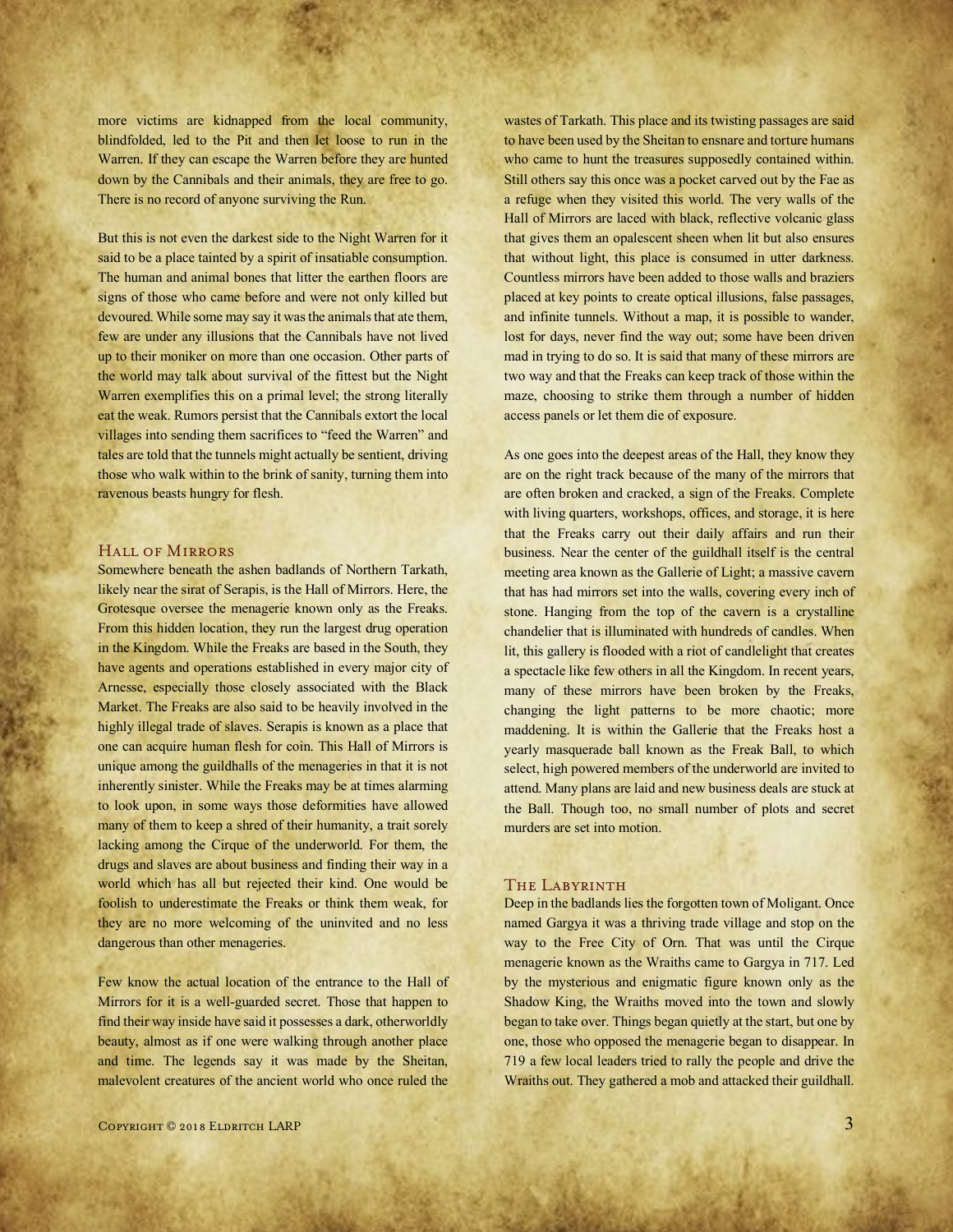Only the withered husks of their bodies were found on display in the town square the next morning. After that, many local people, terrified of the Wraiths and the Shadow King, left Gargya and it became little more than a ghost town.

Construction on the Labyrinth began in 721. The Wraiths pressed a great many of the local townspeople who remained into servitude and purchased hundreds of slaves from the markets of the Free City of Orn, one of the last holdouts of the reviled trade. While construction on the Labyrinth still has yet to be complete, the edifice has been under construction for the better part of forty years. In the process, the town of Gargya was surrounded and swallowed whole by the maze. Renamed Moligant, the remains of Gargya lie at the center of the Labyrinth and are now a base of operations and guildhall for the Wraiths. The Labyrinth itself is imposing and extensive, with walls over fifteen feet in height and crafted of a smooth, black stone mined from the foothills of the Sheol Mountains to the East. It is the single largest maze in Arnesse and few have ever tracked the distance of the passages within, but it's said that the walls extend at least three miles in every direction from Moligant. Some have even said that the plans for the maze are not even of this world, stolen from an architect in another, otherworldly domain known only as the Undercroft.

The Labyrinth is not like many guildhalls in that the Wraiths and the Shadow King prefer their privacy and do not often accept visitors. They are an organization who values secrecy and anonymity above all else. Few have ever been taken to Moligant and those that have are blindfolded on the journey so they cannot retrace their steps. Stories that have come out of the Labyrinth say that Moligant still exists, but its people are little more than the living dead, going through the motions of life yet utterly in the service of the Shadow King and his minions. There, the Wraiths oversee their intelligence and espionage activities throughout Arnesse. With agents spread all over the continent, the Wraith's network rivals even that of mighty House Aragon and there are few things that go on in the Kingdom or Orn of which they are unaware. Though this is normally the dominion of the Veil, it's said that for enough coin the Wraiths are willing to defy even Death itself. In the years since their founding, the Wraiths have grown to become the strongest of the menageries and while there is no true leader in the underworld, the Shadow King's word carries more weight than any other's. Though he rarely betrays his will or desires, most individuals scramble to do what they can to obey them. It is said that the rising power of the Shadow King has caused friction with the Prophet, who sits less than a hundred miles away in the Free City of Orn. There is a feeling that if the tensions continue to rise, that the Cirque's battle lines would be

drawn between the camps of these two enigmatic leaders.

# Major Members and Figures

**Little Doll** *Lady of the Oubliette* Age: 32

Where Little Doll came from or what her real name is, have long been lost, or perhaps never existed in the first place. What is known of her is that she that she runs the Blood Belly Butchers and the Black Market operations out of the town of Dresden in the Dusklands. Little Doll is also known to be a total sadist and enjoys little else than inflicting pain and suffering on the willing and unwilling alike. She earned her name because she is a little person, often dressing like a child's doll and painting her face in a similar manner. But those who mistake her diminutive stature as weakness quickly find out that for what she lacks in size, she makes up for in a cruelty that is absolute and a nearly insatiable lust for blood. Little Doll is known to be brilliant, cunning, and very pragmatic.

Her 'brother', Little Fool, is Underlord of the Cannibals and between them, they have a choke hold on the underworld in a good portion of Northern and central Arnesse. Many have speculated that Little Doll and Little Fool are actually not really brother and sister, but the tales say that they once were prisoners in a travelling carnival and spent years in the freak show being tortured and used a source of amusement by others. It is said that the two started an uprising in that carnival and that one dark night, the owners and a great many of the guests at the show met with a horrific and grisly end at the hands of their own performers. Since then, Doll and Fool have been as close as family – she is the brains and he is the brawn. The two have worked together to rise quickly within the Cirque, leaving a trail of blood and horror in their wake.

Doll has made no effort to hide that she has committed herself to the project of building herself a new body. Thus, she's had the Bloody Butchers scour the land looking for the prettiest girls and bringing them back to the Oubliette. There, once they've met Little Doll's exacting standards, the girls are tortured and then vivisected alive. After death, their body parts are harvested, and Little Doll personally incorporates them into her construct. The Butchers have quietly taken to calling Doll's project "Jane" when they speak about her and in a strange way, this grotesque collection of body parts has already begun to take on a life of its own. Little Doll believes that once she has assembled the body, she can use some of her impressive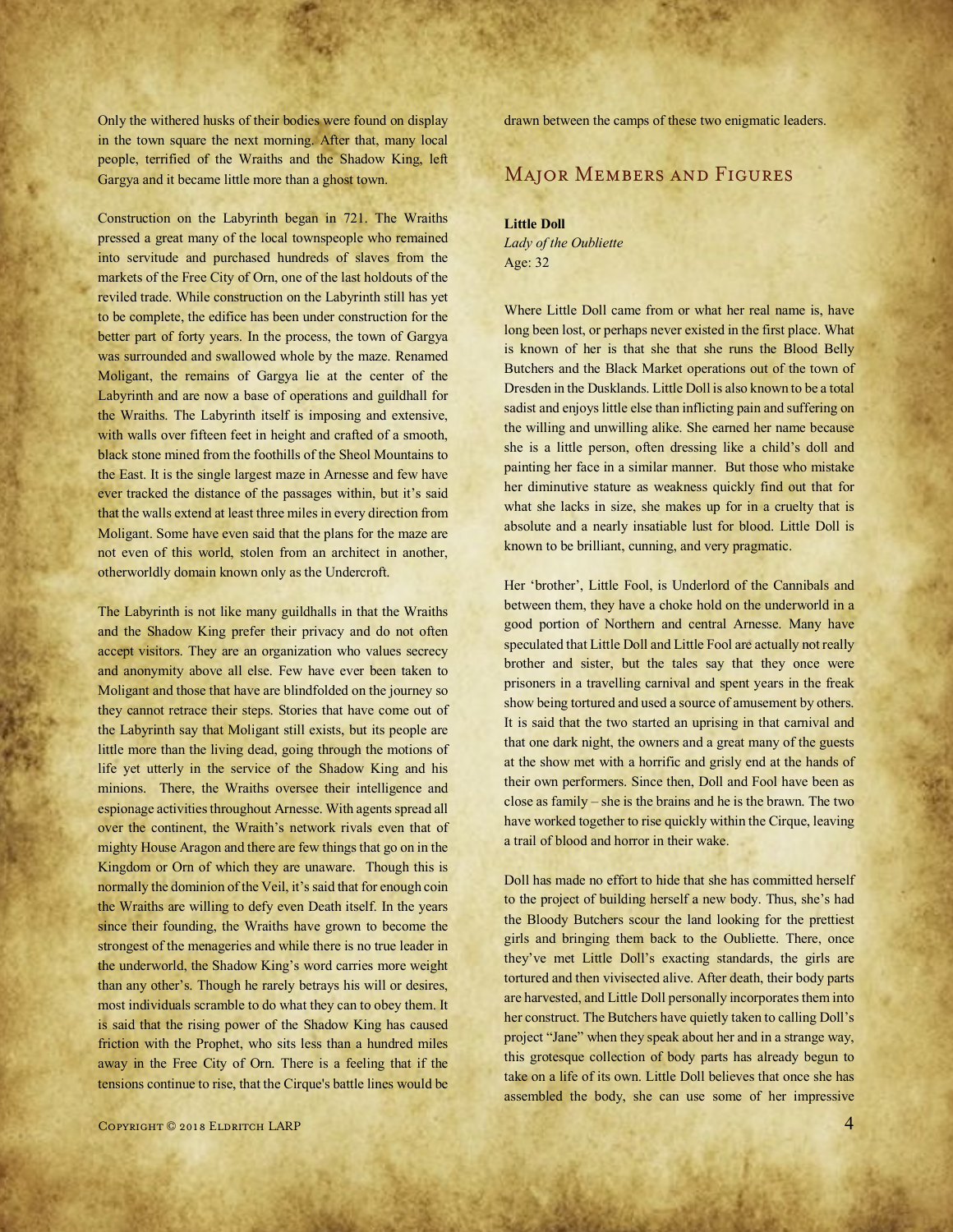collection of rare relics and artifacts to trade a necromancer for their services and transfer her animus into the new body. Thus, she will be able to have a "real body" like the other girls and become both immortal and stronger than other humans. Little Doll also has a hobby and near obsession with history and the past, particularly ancient artifacts. She has one of the finest collections in all Arnesse of lost relics and texts, all of which she acquired through the Black Market.

#### **Little Fool**

*Lord of the Night Warren* Age: 36

Little Fool is the Underlord of the Night Warren and head of the menagerie known as the Cannibals. He is a massive specimen of a man, almost seven feet tall and over four hundred pounds of muscle and fat. Though he's not old, his hair is already sparse and falling out, leaving him partially bald. Most times he wears white face paint, eyes accented with black, and lips smeared with crusted red that bears a strong resemblance to dried blood. To more intensely horrify those who see him, Little Fool has filed his teeth into points, giving his mouth the appearance of a shark's maw rather than a man's mouth. Most times he is sweating profusely, causing his make-up to run and giving him an unpleasant, sickly look. Little Fool is incredibly strong and there are those who claim to have witnessed him crush a man's skull with his bare hands.

It's said that Little Fool suffered head trauma when he was kept in the freak show with his "sister" Little Doll and as a result isn't all that smart. Though he is cunning, possessed of near animalistic senses, utilizing his primal instincts to great effect. The injury also made him extremely prone to emotional fits and rage that can be lethal to anyone who is around him or gets in his way. The only people who can calm or soothe him are Little Doll and his companion, a woman named Lady who won Little Fool's trust by suffering through years of savage abuse by him. Lady is always at his side and speaks on Fool's behalf or interprets what he says.

Little Fool runs the Cannibals through strength alone. None in the menagerie will dare to stand up to him. Those that have spoken up in the past are typically killed on the spot, usually torn apart and fed to the group, or thrown to the sewers. Lady is the de facto second in command of the Cannibals and serves to help Little Fool navigate more difficult decisions or will simply make them on his behalf. Fool does not hide that he's a cannibal and has quite a few times eaten both enemies and friends alike. While not all the Cannibals regularly devour human flesh, Little Fool has acquired a bit of a taste for it and believes that the spirit of those he consumes gives him strength and virility. He has several children, some by Lady and others by women in and outside of the Cannibals. Fool is known for only allowing his strongest children to live, the others meeting untimely grim ends shortly after they are born. Being so purely terrifying to look upon and an infamous villain, Little Fool rarely leaves the Night Warren. When he does it is often under the cover of darkness, accompanied by a large pack of Cannibals.

Of all the menagerie leaders, Little Fool appears to be the only one with no plan. That is not to say he doesn't have one, but it certainly isn't obvious to anyone. Little Fool and the Cannibals act as shock troops for the menageries. They are savage, inhuman, well-trained, and no one knows how many of them there are. The fact that such a dangerous band is operating in the Hearthlands, so close to civilization, is alarming to the local powers. Both the Vellatora and House Corveaux have made several unsuccessful attempts to root the them out, all at great and bloody cost to the attacking forces.

#### **The Grotesque**

*Lord of the Mirrored Hall* Age: 47

Those who would look upon the misshapen features of the Grotesque may think him no less a beast than his fellow Underlords and Underladies. They would be wrong. Physically, he is malformed enough to invoke pity in some and revulsion in others. His appearance is as if the Gods themselves took a man, then twisted and melted his body. The man's face is twisted and sagging, eyes bulging, hair sparse and patchy. Forced to walk with a cane due to his hunched back, even the Grotesque's fingers are twisted and different lengths. While the Grotesque's real name has long been forgotten, it is said he was once assistant to an old Magister, who took pity on the young, crippled man, taught him how to read and write, and gave him a formal education. The Grotesque had been given so few things in his life that he took the training he received for what it was - a precious gift that was to be treasured. When the Magister died, the Grotesque was freed from his bonds and sought refuge within the Apotheca but was rejected from membership, very likely because of his deformity. Enraged, he fled the civilized world and went to work as an assistant in the Rakes, a menagerie of the Cirque. There, he turned his education into a weapon to serve the ends of his Underlord, Graham Six-Gun. All the while the Grotesque harbored a grudge for how he and those like him were treated. He dreamed of making a refuge for those who had been afflicted by deformities and give them a life free of mockery and rejection.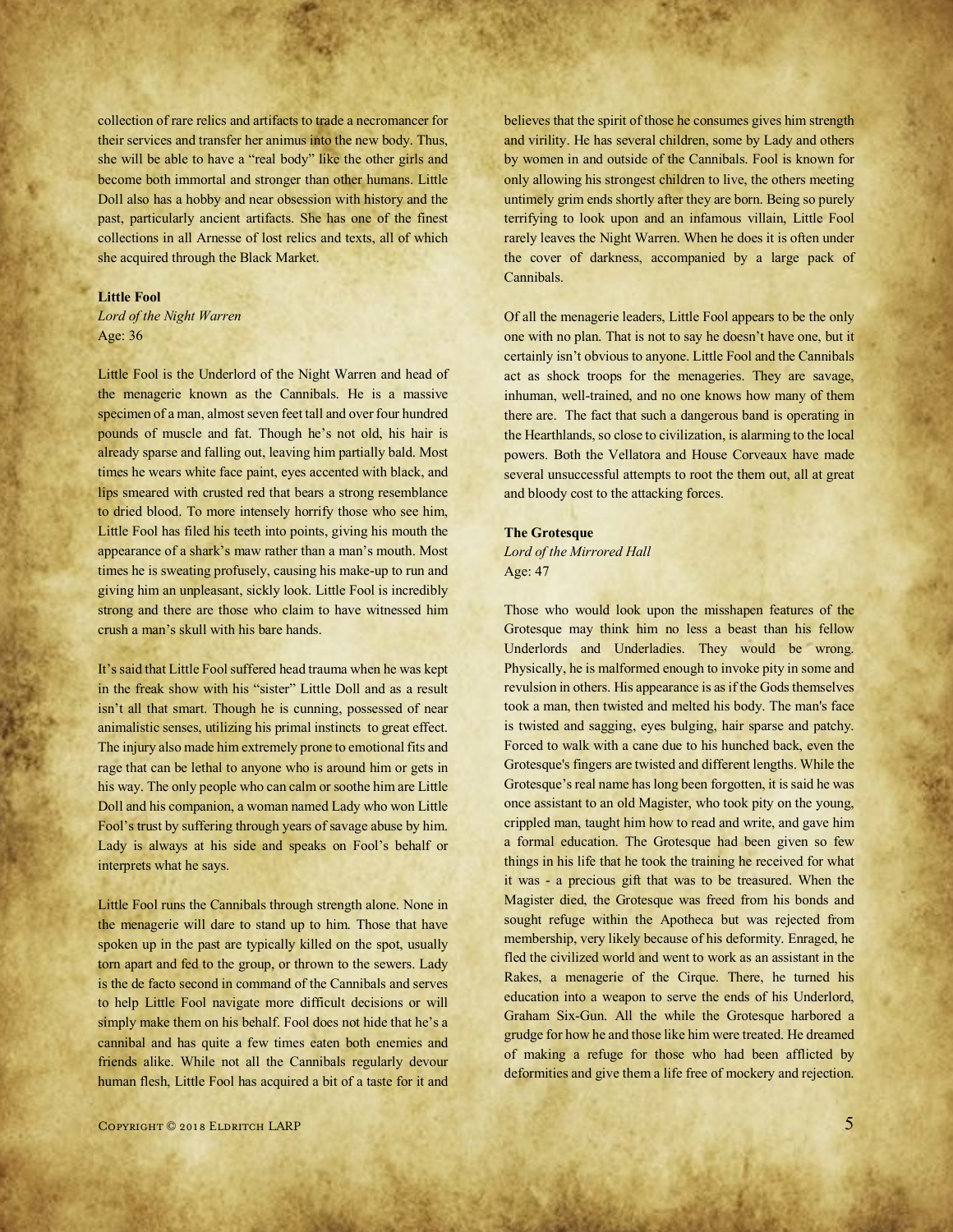He hatched a plan, executing it over patient years, the Grotesque was able to siphon off enough coin to hire Little Doll and Little Fool to help him take over the Rakes and murder Six-Gun. They were successful and to this day, the Grotesque bears a scar where one of those guns left its mark on him; a reminder of the price of his betrayal. The Grotesque immediately moved to change things within the menagerie. First, he renamed the group the Freaks and himself, the Grotesque. All existing members were given the choice to remain, but those who did were to become deformed in some way. Many left, but some stayed, choosing instead to mutilate themselves in solidarity with the menagerie. The Freaks inherited Arnesse's largest drug trade from the Rakes and since then the Grotesque has worked hard to ensure that business not only prospered but flourished.

With the encouragement from some of his regents, the Grotesque also expanded into the slave trade, working with the fallen House Pyon of Serapis to supply the North with labor and servants. The Grotesque has little love for the crimes he perpetrates but views the work as service to a higher cause. The Grotesque feels that if he can gather enough money, power, and influence, he plans to purchase a palace to fulfill his dream of a place where the deformed can be free of ridicule and prejudice.

The Grotesque is known to be brilliant, well educated, and surprisingly urbane. He enjoys the theater, poetry, and art, and while he rarely attends such events in the cities of Arnesse, he often has such performers and artists come to the Hall of Mirrors as his guests. He is known to be a kind man and encourages all the Freaks to not let their insides be as ugly as their outsides. Still, when it comes to business, the Freaks can be as brutal and unforgiving as any menagerie and quite often are. The Grotesque has a lover by the name of Claudio who serves as one of his key advisors and muse when he dabbles in the performing arts. Were it not for the rise of the Shadow King in the last few years, many feel that the Grotesque and the Freaks would be the strongest menagerie in Arnesse and leader of the underworld. This fact has led to quite a few tensions between the Wraiths and the Freaks. Tensions which may soon lead to conflict if the Shadow King continues his current course.

#### **Shadow King**

*Lord of the Labyrinth* Age: ???

The Shadow King is the mysterious and enigmatic leader of the menagerie known as the Wraiths. The Shadow King has rarely been seen in public and is assumed to spend much of his time within the Labyrinth. Those few who have met him describe a tall, lithe man typically wearing dark attire and an onyx mask. At his side is a fine longsword that is said to be made of the rare and mystic metal known as mithryl and likely crafted by a master smith; certainly, a weapon befitting a king. Much speculation has come as a result of the artifact, some being of the mind that it is stolen, while others contend this underworld boss may be more than he appears to be. What the Shadow King actually looks like is unknown and there is much speculation that he dons multiple faces and travels the Kingdom in disguise. This has led to him becoming a bit of an underworld boogey man; a figure about whom tall tales are told, who lurks in the shadows, waiting to strike down those who stand in the way of his plans.

Those who have spoken with him at length have stated he is a man of education, intelligence, and strategy who has ambitions beyond merely being the leader of a Cirque menagerie; they say he wants to rule the Kingdom. Such a feat might seem impossible were it not for how quickly the Shadow King has risen to power in the last decade. The systemic way he removed his enemies, made allies, and seized territory was worthy of any noble or monarch who ever seized the throne. Today, all the menageries respect and fear the Wraiths and begrudgingly obey the Shadow King's will. The Lord of the Labyrinth has spent the last year consolidating his power base. Unlike the Prophet, he has vastly diversified the Wraiths and set them up in intelligence cells known as "haunts" in major cities throughout Arnesse. These local groups both keep watch in these regions and work to enforce the Shadow King's will. They maintain communication via their own network of messengers who are solely responsible for ensuring that information flows between haunts and back to the Labyrinth.

The Shadow King, interestingly, may be the most law abiding of all the Underlords and while it is said the Wraiths may engage in assassinations for coin, even those seem to be chosen with some larger design or plan in mind. The Wraiths very rarely engage in other types of criminal activity such as drugs, slaves, or even the Black Market. It is said that the Shadow King even punishes those who break the King's Law. Even darker rumors circulated about the Shadow King in the years since he has come to power. Some have said he is a witch or necromancer who is capable of raising the dead to life and drinking the souls of the living. Others whisper that he is little more than a creature of the night himself, some servant of darker powers who seeks to wreak havoc upon the entire world.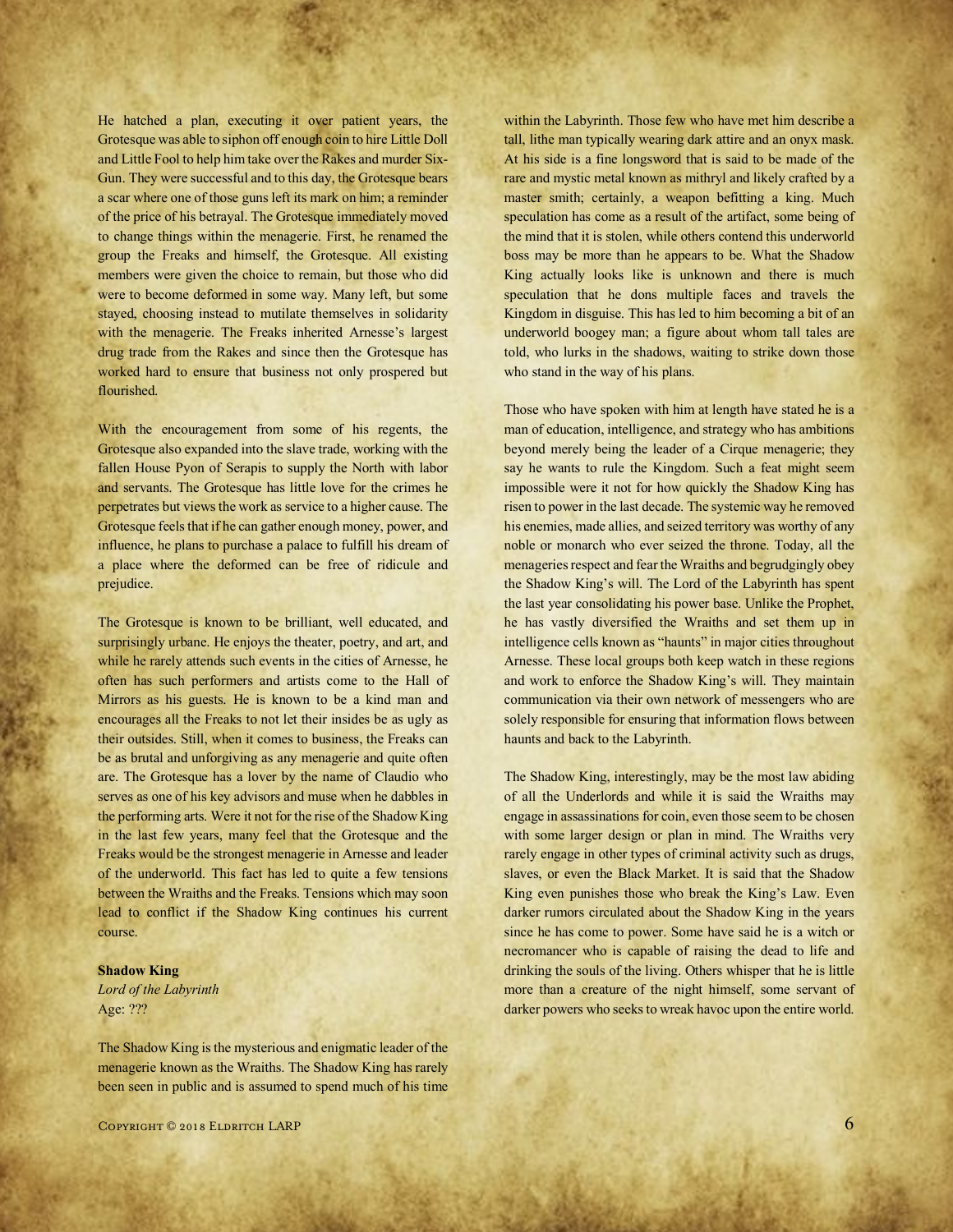# The Traditions of the Menageries

# Carnie Code

The Carnie Code was changed in 647 when the Menageries were added to the Cirque. The troupes kept their old set of rules yet five were removed and five were added for the menageries. This was meant to reflect the different needs of an organization which did most of its business in the underworld. The menageries almost never respect the King's Law and the Carnie Code is about the only thing that keeps them in some semblance of honor. Even the Carnie Code is a struggle for some of their more disruptive members to follow, but, because of the danger that can be posed to the entire organization, the menageries are swift and brutal about responding to any violations of the tenets.

The concepts of justice and law are lost on many in the menageries, as is the idea of due process. As a result, quite a few disputes or violations of Cirque law are resolved "off the books" and usually result in one or more deaths. If one breaks the code or is accused of breaking the code publicly, they have a few options. In some cases, they may be allowed to admit their guilt in the matter and to "make good" for their transgressions. In the troupes this comes in the form of goods or money, but in the menageries, it is usually blood. The method of punishment is either determined by the highest ranking Cirque and the injured party can state what they would like the punishment to be. That can mean a body part of your own or someone you care for is cut off, or someone close to you is killed while you watch. A particularly cruel punishment is the requirement that you carry out the deed yourself.

The second resolution is to resolve the dispute by combat. The menageries do use the Ring of Blood as outlined above in the troupe's section. They may also participate in a Whisper Duel, in which two opponents will be given a week to kill the other. The only rule is that it must not be by their own hands. Whisper Duels can sometimes be quite extravagant, with the particularly influential taking the opportunity to show off how much they can humiliate or destroy a person before ending their life. A third commonly employed method of dispute resolution is to leave the matter entirely to fate and participate in the Ring of Bone, where the parties will sit inside a ring made of bones and do games of chance. These typically involve dice made of human bones, but the game which is used is entirely up to the duelists.

Those who have merely been accused of a violation of the code usually must prove their innocence, but not through due

 $C$ opyright © 2018 Eldritch LARP 7

process. Most high-ranking Cirque will refuse to sit in judgment of another as it too much resembles the process employed by the nobility. Many times they will employ a Circle of Blood with a champion they choose, yet also have been known to use the Rabbit Run. The accused is typically given a head start before being hunted down by their own menagerie or the offended menagerie. If the accused makes it to a designated spot alive, they are considered innocent and set free. The accused may also undergo a physical trial such as being burned for an extended period or a gauntlet where they are beaten by their menagerie until they reach the end. If the accused survives the trial, they are considered innocent.

- I. Do not reveal your association with the underworld.
- II. Honor the code and no law before it.
- III. If you are caught, you acted alone.
- IV. Never betray the guild or its secrets to outsiders.
- V. Never steal from the guild.
- VI. Never sincerely aid or associate with the law or those who enforce it.
- VII. Never reveal more than you must.
- VIII. Always know who you are doing business with. You are responsible if that relationship causes problems.
- IX. Do not do business in the day markets.
- X. Defend the guild against all who would do it harm.

# Carnie Cant

Just as the troupes have a specific set of language they use among their own, so do the menageries. The menageries will use the troupes' terminology and the troupes' will use theirs, but it is more common to see these terms used in the underworld.

**Red Lighted** - When someone is gotten rid of, usually for good.

**Vigorish** - The interest paid on a loan to the Cirque, usually large in proportion to the overall loan.

**Mark** - Someone you believe to be a conspicuously easy victim. It can have a sinister intent to indicate someone to be killed.

**Zanies** - Cheap thugs who dress in make-up and are usually used for hits or intimidation.

**Heavy** - To be carrying a weapon.

**Make One's Bones** - Gain credibility by killing someone.

**Message Job** - Placing a weapon in someone's body such that a specific message is sent to someone. Usually done through the eye or mouth.

**Deadbeat** - One who does not honor his debts.

**Fence** - An individual specializing in moving stolen merchandise.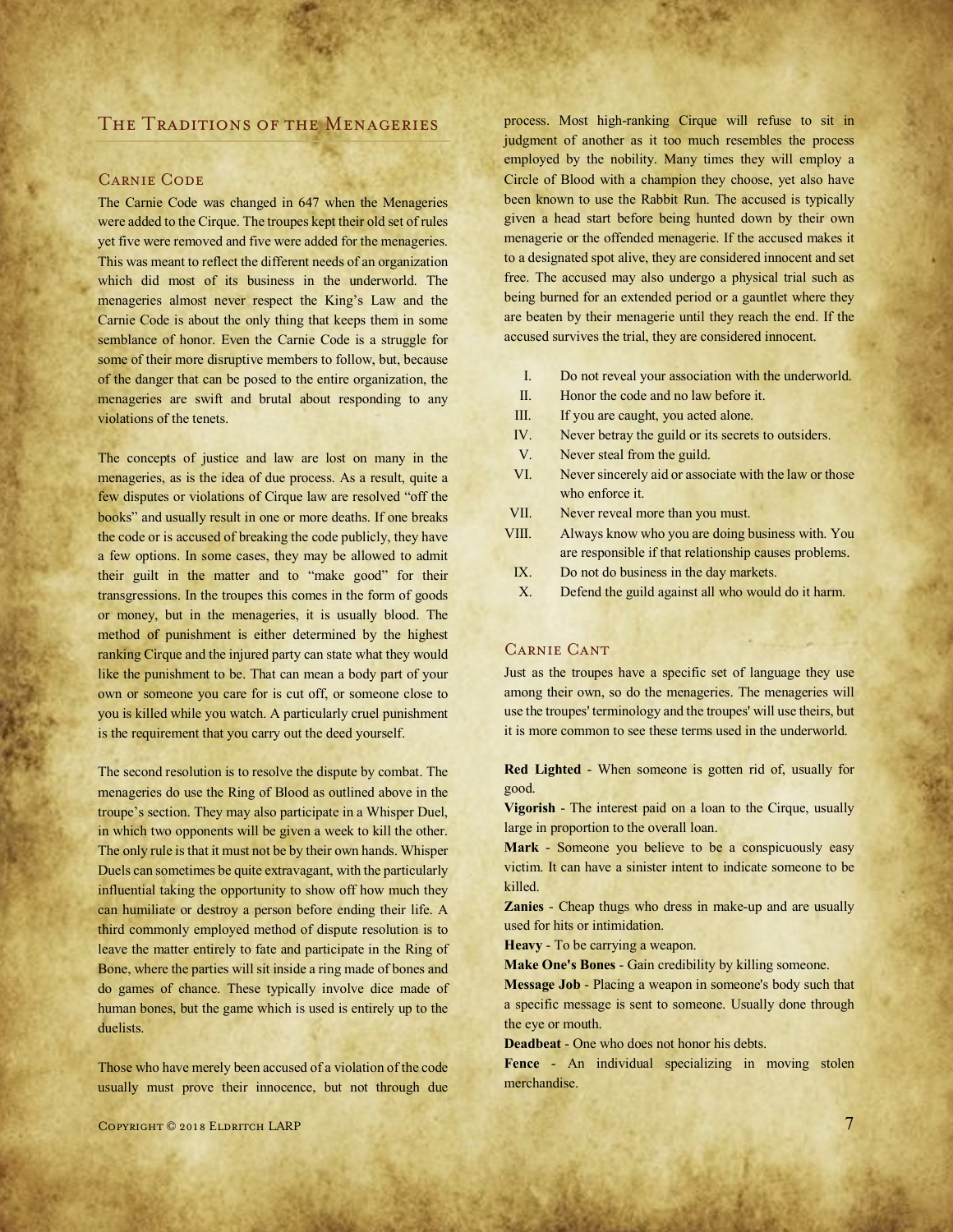COPYRIGHT © 2018 ELDRITCH LARP 8 **Pass** - A reprieve from being murdered. **Pinched** - To get caught by the King's men or Sheriff. **Gaff** - A dishonest individual who habitually swindles, cheats and deceives. **Belched** - Told it all; informed; gave up information. **Rat** - One who snitches or squeals after having been caught. **Shakedown** - To blackmail or try to get money from someone; to give someone a scare. **Shylock Business** - The business of offering loans. **Shylock** - The name given to a Cirque member who specializes in loans. **Shy** - The interest charged on loans by shylocks. **Through the Mouth** - A message job through the mouth to indicate that someone was a rat. **Barrel Murder** - A murder method in which the victim is stuffed into a barrel and left to rot. **Broken** - Demoted in rank. **Buckwheats** - To die slowly and painfully. "He died buckwheats." **Headhunter** - A hired assassin. **Ear Popper** – Jamming a dagger into someone's ear and killing them that way. **In the Wind** - Any individual who seems to have disappeared and can't be found. **Middling** - Reselling stolen goods. **Stone Killer** - A particularly efficient and cold-hearted killer. **Floater** - A corpse found floating in a body of water. **Finger** - To inform on. **Deal** - To buy and sell drugs **Loot** - Coin, treasure or other valuables. **Rabbit** - Anyone who is trying to flee or evade capture. **Scag** - A drug of any kind, especially illegal drugs. **Bilked** - To be fooled or evaded. **Deck Hand** - A domestic person. **Dead One** - Person without any means or income. **Raven** - A message. **Red Eye** - An alcoholic drink. **Scratcher** - Forger of documents. **Shadowed** - To be followed or kept track of. **Stash** - To Hide. Can also be used to refer to a cache of hidden goods. **Velvet** - Easy. **Walk the Plank** - Shown up in front of a group of people, usually superiors. **Wharf Rat** - One who steals around the wharves on the river front. **Windjammer** - A talkative person. **Wet Goods** - Stolen Goods. **Hustler** - Prostitute **Den** - A place where criminals are known to congregate, relax,

and sleep.

**Douse the Glim** - Put out the light.

**Fine as Silk** - In good condition.

**Durry Nacker** - A merchant who shouts a lot.

**Garbage Joint** - A cheap tavern.

**Garroter** - A robber who strangles and uses force.

**Giggers** - Guards.

**Highwayman** - A thief who robs caravans and travellers on the road.

**Jagged** - To be intoxicated or drunk.

**Jolly** - To flatter someone.

**Knocker** - One who speaks against the interests of another.

**Louse House** - A cheap inn.

**Lusher** - A hard drinker.

**Marble Heart** - To get a cold reception, no attention, or a deaf ear.

**Meat Cleaver** - A knife or dagger, particularly a very large one.

**On the Hog** - To be financially embarrassed, broke, or left beating way about the country.

**Shiv** - A knife, razor, or other sharp or pointed implement that is easily concealed.

**Troll** - To look around an area in search of something. **Alley Rat** - Thief who robs persons in alleys.

# The Black Market

The Black Market is an illegal organization run by the menageries of the Cirque. It is protected under no law or compact, but the Cirque does regulate the prices, what is available, and who can participate in the market, both buyers and sellers alike. Unlike the day markets, only trustworthy and known merchants can participate and sell goods within the Black Market. This generally means only members of the menageries can become shadow merchants, or those who deal in goods on the Black Market. The list of goods and services within the Black Market is maintained by Little Doll and sent through the network typically every three cycles of the moon. The Black Market is much smaller than the day markets and deliberately so, for everyone knows everyone else and it is very difficult for newcomers to escape harsh and thorough scrutiny.

The Black Market has all manner of goods and services available and surprisingly, even legal goods are available for purchase if one is willing to take the risk that they are more than likely fenced or stolen. Typical goods available for sale are poisons and drugs, but lore and other valuable items, from alleged relics to treasures possessed by famous figures, are also available. No small part of the Black Market is also made up of services. Forgery of paperwork and signet rings, people selling maps of sewer systems and the layouts of estates, people who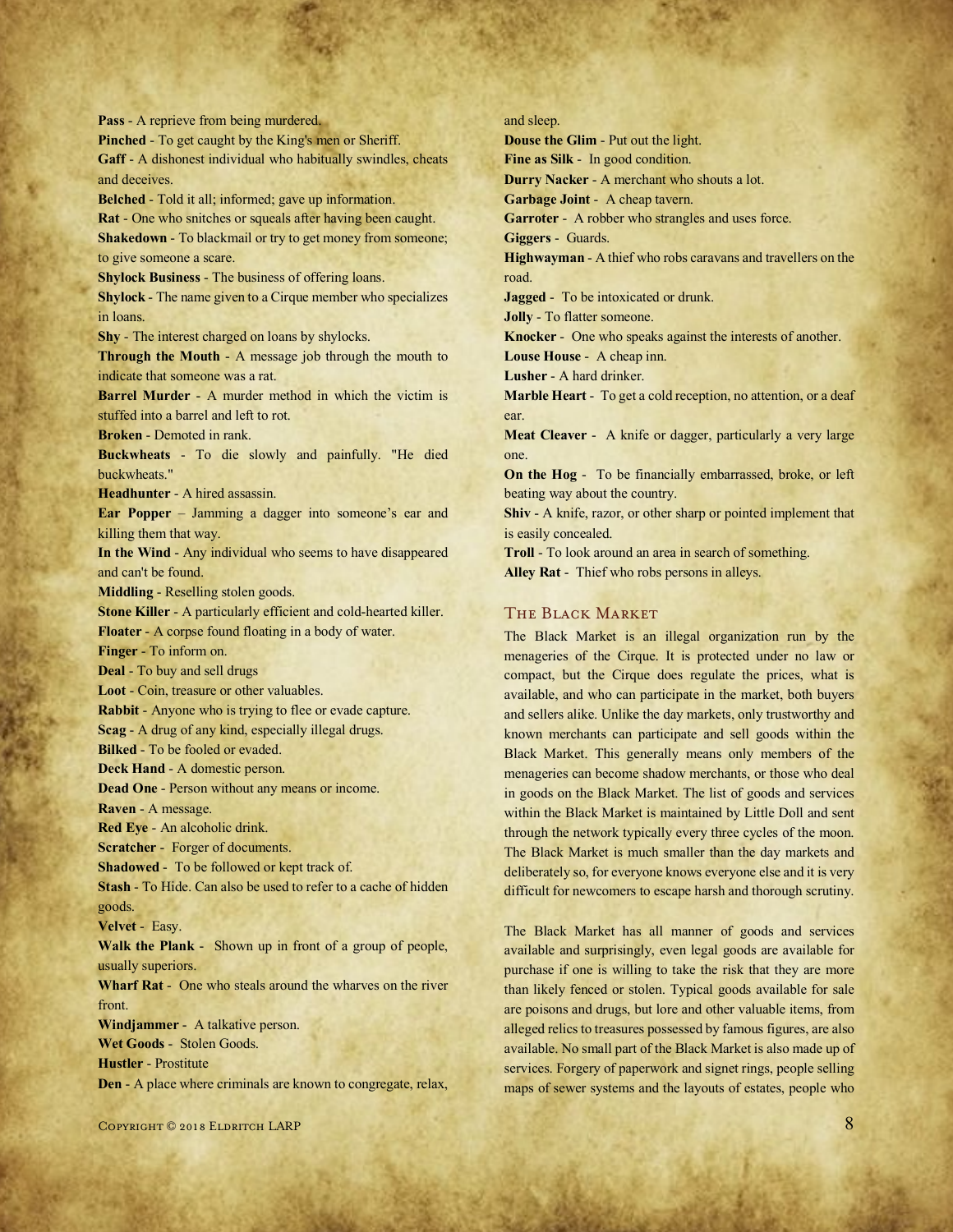know who to bribe and how to make the city watch be somewhere else on a particular night, or to stop putting up pesky wanted posters are all available for the right price. There is also an active market for slaves, particularly in the South. Slavery is forbidden in Arnesse and especially reviled in Tarkath, but that does not stop unscrupulous nobles from using slaves in their own household or to work on extensive labor projects. Slaves are also purchased by various factions to be used in underground blood sport or other, more macabre amusements.

The King and his Sheriffs are constantly searching for ways to break up the Black Market. They are stymied by two forces. The first of which is that the underworld is very good at covering its tracks. The Black Market, in most places, does not truly exist as an actual marketplace. Deals with the Black Market are normally reserved between parties at a place set by the seller. To even purchase on the Black Market, the seller needs to be referred by someone who has a connection with the underworld and even then, it's unlikely the buyer will ever actually come into direct contact with the seller. The second barrier is that some powerful individuals in the Kingdom use the Black Market on a regular basis, including some of the King's nobles, highly placed gentry, and other wealthy figures. King Giles II has especially discouraged the use of the Black Market. The Crown generally wants to save itself the embarrassment of having to either arrest its own nobility or have those arrested reveal their business connections. Therefore, most arrests done in relation to the Black Market are selectively targeted and most focused on the lower class. It's said that the Crown or the Crown's agents have an agreement with the leaders of the Black Market that, should they maintain certain limitations, the King will take no action in their operations.

Because of all this secrecy, there is very little negotiating that goes on over the cost of an item. The seller sets the price and that is the price the buyer pays. Prices are often high and complaints are answered with a simple, "If you don't like the price, buy it someplace else." When there's nowhere else to buy, the price is usually paid. If the buyer shows up with less than the expected amount, the transaction is often cancelled. If a buyer earns a bad reputation among Black Market dealers, they are often put on the black list, which is a record of individuals that are not permitted to make purchases. This list is often shared throughout the Black Market network, so someone who gets black listed in one region could find themselves unable to make deals anywhere else in the Kingdom, even in the day markets. Doing business in the Black Market can be very risky. There's the real potential of being

arrested and imprisoned. But the far more real threat is that because the entire operation is run out of sight of the law, the amount of crime perpetrated upon shadow merchants is high and often lethal. Robbery is common and murder, while less common, is a frequent solution for a rival who undercuts prices or speaking ill of a fellow merchant.

The Black Market has several more public fronts through which it operates. While neither of these locations are easy to find, someone looking for the underworld might get directed there.

**Crow's Feast** – Located in Dresden, in the Dusklands, this is the most public and accessible Black Market front in the Kingdom. For all intents and purposes, Crow's Feast looks like a legitimate market, selling the common goods and wares of the Kingdom. The truth is that most of them are stolen or "found" wares and that the shop stalls are often fronts for deeper, darker markets that lie hidden beneath the surface. Those who ask around about the Black Market carelessly are likely to either be ignored or directed to Crow's Feast. Here, potential buyers are tested to see if they are trustworthy and not one of the King's men. Those that pass gain access to the hidden market that lies beneath the town. Crow's Feast is known for having a wide variety of goods as well as some of the best access to stolen goods, particularly artifacts, art, and lore. The town of Dresden is also well known as a place one can go to find a variety of services both legal and illegal, as well as nefarious individuals looking to ply their trade, such as mercenaries, thieves, or assassins.

**Undermarket** – The so called Fourth Market of Taliesin, Undermarket lies beneath the city in a complex series of tunnels and catacombs. Undermarket requires a member of the Cirque within Taliesin to vouch for a person, though it's said that other high-ranking Cirque of other cities can also provide a reference. Once one gains access they would find a whole world of vice, crime, and pleasure is hidden beneath the Golden City. It is said that the finest brothels in all the Kingdom can be found here if one knows where to look. The Undermarket sells all manner of goods but is primarily known for its drug dens and apothecary merchants. Those who are seeking some of the most exotic and deadly poisons in the land need to look no further. There is also said to be those in Undermarket connected with the slave trade and while no actual slaves are sold there, if one asks the right people they could be put in touch with those who could make that happen. Undermarket can be quite a dangerous and is full of thieves and ruffians looking to take advantage of a wealthy individual caught in a drug-induced stupor. The Undermarket is said to be run by the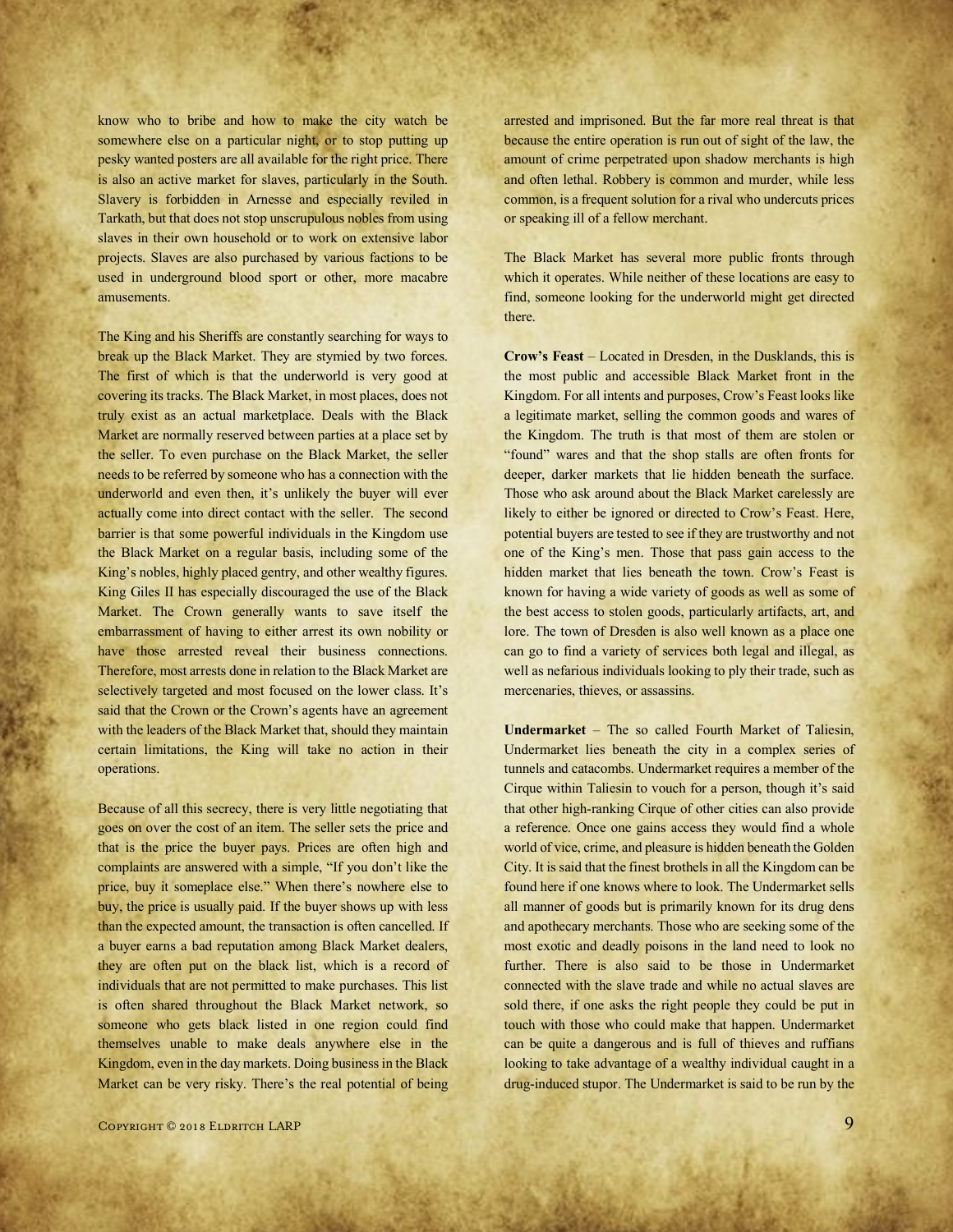Freaks, but the Kraits are said to have a stake in the operation as well.

# The Zanies

The Nagas are well known to be the mercenary company employed by the Cirque to defend their goods and interests. What is less commonly known is that the Nagas don't work for the menageries. Part of the agreement that was made in 647 when the menageries were formed made it clear that in order to keep a clear separation between the themselves and the troupes, the Nagas could not be seen as working for both groups. In order to bolster their forces, the menageries were empowered to recruit their own defense forces. But since the menageries knew they needed to be more exclusive than many troupes due to matters of security, they needed to find another way to get shock troops and soldiers. Enter the Zanies. The menageries recruited and essentially created a gang of thugs that they put on permanent retainer. The Zanies have some sort of presence in nearly every major city or town and all told, they number a bit more than four thousand strong throughout the Kingdom.

The Zanies can be easily identified by the white face make-up they wear that is often decorated with blacks and reds on the lips and the eyes, often in the manner of a jester or fool. They sometimes dye their hair in wild colors and though many are dressed in commoners' garb, their leaders favor festive clothing with stripes, dots, or other patterns. One can tell a Zanie's rank by the suit of the card they have pinned to their lapel. The lower the card number the lower the rank, queens, kings, and aces being the highest. The Zanies are well known for being general rowdies and roustabouts in town, frequently harassing and cajoling people, but otherwise seemingly harmless. They have also been tied to more nefarious activities like muggings, robbery, vandalism, and even murder. Most significant crime is considered beyond the Zanies and most, including the menageries, consider them to be blunt instruments with limited use.

Most local rulers consider the Zanies to be a nuisance, with their prevalence among the lower class districts leading to no shortage of arrests. The menageries use the Zanies for any number of tasks, from guard duty, to vandalism, to physical threats, and even murders. Zanies are usually paid for the work on a per job basis but also receive a small stipend every moon cycle for just being a loyal member. The Zanies are active in most regions of Arnesse but generally stay clear of Corveaux and Innis lands due to the regions' strict stance on gangs and roustabouts. They are also generally unwelcome in the extreme Southern parts of Tarkath or Northern Everfrost, where climate and culture would discourage such vulgar behavior in

outsiders.

## Privilege

The matter of Privilege among local Cirque can be a hotly contested issue and is generally why both troupes and menageries don't operate in the same locales. A troupe or a menagerie is free to claim a territory and if they can hold it against any challengers, it is theirs from which to extoll Privilege under the auspices of the Artis Compact. Where things can get more complicated is if both a troupe and a menagerie set up in a single area or one group tries to siphon off some Privilege for themselves. The latter event usually ends with the offending parties being driven off or killed.

It is possible for both a troupe and a menagerie to live in one area, especially if that place is particularly wealthy or profitable. These groups typically coexist under a strict arrangement as to how each will behave and to that which each is entitled. Usually the most hotly contested element is Privilege and the arrangement almost always outlines from whom each group may collect or what kind of split the total Privilege will take.

The menageries are very interested in getting a portion of the take as they need to pay Privilege to their leaders as well. That Privilege is currently paid to the Shadow King and his messengers come around every three cycles of the moon to regions with active menageries to collect the dues. As with the troupes, those who fail to pay or come up short are dealt with accordingly and in some cases, permanently. While competition over Privilege can be fierce, all local parties are sufficiently motivated to work out any disagreements if for no other reason than to ensure they avoid not being able to pay their dues to the guild leadership.

# THE DARK ARTISTS OF THE MENAGERIES

## **THRALL**

A thrall is a warrior or soldier of the menageries. Moreno than many troupes, the menageries are prepared for a fight and thralls are their foot soldiers and shock troops. The troupes may be trained to brawl and street fight, but thralls are trained to maim, kill, and sow terror. Indeed, it is the possibility of a bloody and gruesome conflict that keeps most from garnering the ire of the menageries and its goons. Most thralls have little in the way of morals to stop them and most are deliberately destructive as they not only have a disregard for the King's Law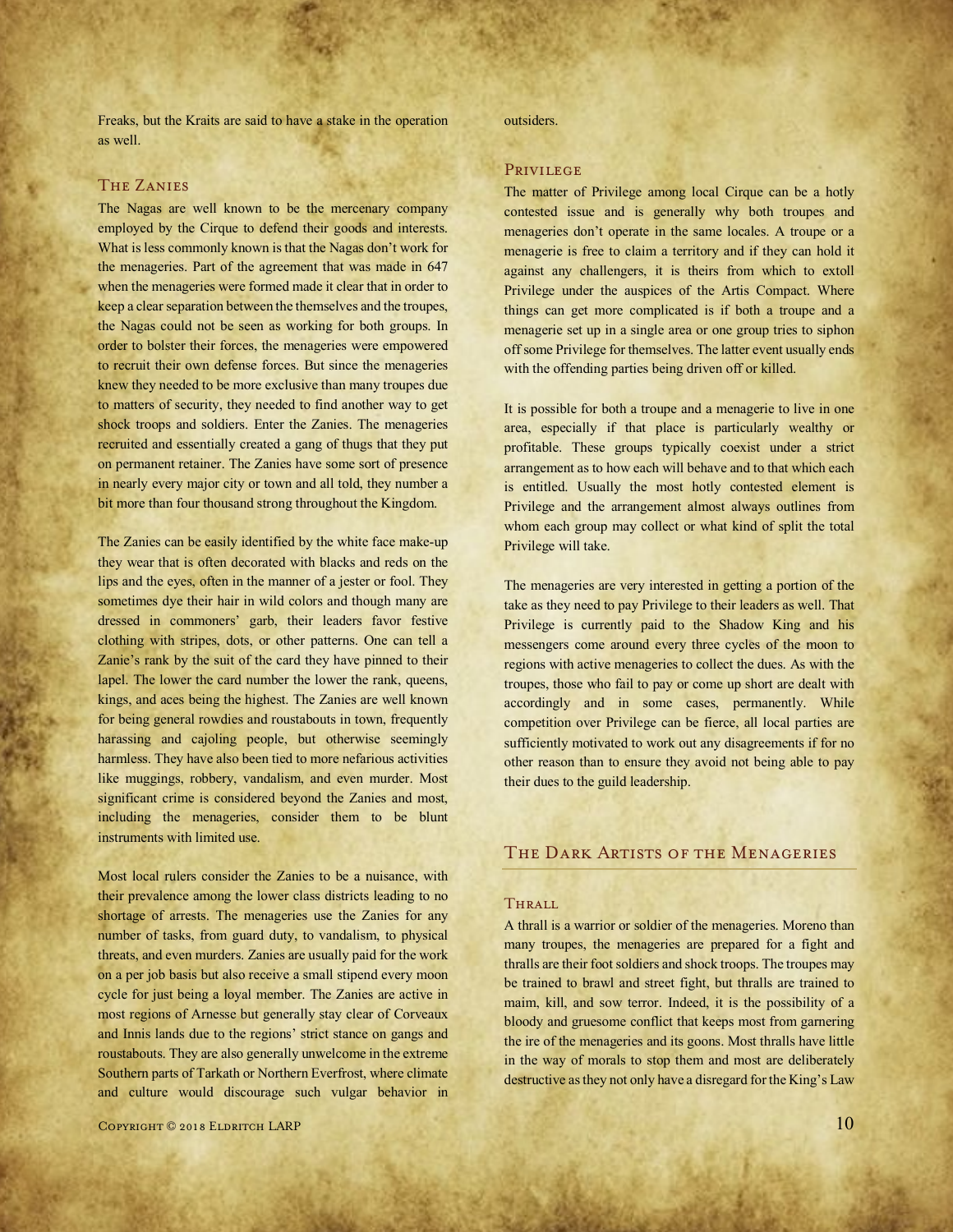but an outright hatred of it. In addition, most thralls are hardened by years of street combat, the underworld lifestyle, and general abuse. In life, they are unafraid of death and far more intimidated by the consequences of failure than anything that might happen to them in a fight. Even the most hardened soldiers in Arnesse flinch when faced with the possibility of having to face a band of drug-addled thralls in combat. Thralls often have the easiest time hiding their allegiances, doing so by hiring themselves out as a sell sword or bodyguard.

## **SHADOW MERCHANT**

Not to be confused with a standard market merchant, these traders only deal in Black Market goods and services. Almost all shadow merchants are members of the Cirque as few nonguild merchants would be trusted with the requisite information and knowledge. It would be hard to find someone who knew the underworld better than these fel peddlers and it is not uncommon for a shadow merchant to be among the most wellconnected members of a community. Unlike other merchants, they often pose as other professions entirely to throw people off as to their true business and allegiances. Many shadow merchants spend a great deal of time and money to cultivate personal layers of protection so they can find and trade with buyers and sellers while still remaining entirely anonymous. Often a shadow merchant spends as much time evading and managing local law enforcement as they do selling their goods. It is not unusual for a given shadow merchant to remain undiscovered for years in a community, all the while providing a steady supply of illegal, Black Market goods to its consumers, likely all of whom have no idea their good friend is also their supplier.

## **SHADE**

The most secretive members of the menageries, some shades remain unknown even to all members of the local Cirque. They are trained to be everyone and no one, blending seamlessly into a crowd, and performing a variety of roles. Thus, it is exceptionally hard to spot a good Shade. While they may be good at remaining hidden, they have a variety of other skills that make them truly useful. In particular is their ability to gather information in a community and then utilize that information to their advantage. A shade is one who deals in information as a merchant might trade in silks. Once they have information that is deemed useful, they can sell it to the highest bidder or simply use it to advance their own position. Shades are often talented in the arts of espionage and are adept at both gathering and manipulating local rumors. Most local Cirque leaders expect shades to communicate and coordinate with them, however many walk their own path and serve many masters. This path can be a dangerous one, as to be a keeper of secrets is to become a target for those that want them for themselves or ensure that they can never be told to anyone else. A shade's greatest defense is their anonymity and ultimately the greatest secrets they end up keeping are their own.

# The Menageries of the Cirque

Though there are literally dozens of menageries within the Cirque both major and minor across Arnesse, some of the strongest and most well-known groups are listed below.

# **BLOOD BELLY BUTCHERS**

The Blood Belly Butchers are widely regarded as one of the most sadistic and cruel menageries in Arnesse. They are comprised of almost a thousand members scattered mostly around Dresden and the Dusklands, though a good number of them are located in Grimfrost and as far South as Ember and the Hearthlands. The Butchers typically recruit from among the ranks of mercenaries and sell-swords who are already all too familiar with the ways of death. The menagerie actively encourages its members to indulge their darker impulses and do what they do best. They foster an environment where torture and abuse are not only accepted but encouraged. It goes without saying that almost every member of the Blood Belly Butchers is a sadist, masochist, or both. Given the backgrounds of many thralls, they are one of the most militarized and welltrained menageries. As a result of this, the Blood Belly Butchers are a particularly feared band and few would risk inciting their ire or even gaining their attention. While they are not usually heavily armored, their weapons are of a high quality and they know how to use them. A Butcher is easily spotted as they tend to wear dark red colors and stain their clothing or armor with the blood of their enemies, often in the form of a bloody handprint. Their symbol bears two crossed axes below a bloody handprint while the favored weapon of the menagerie is an axe or meat cleaver. Given their strong associations with the Black Market, a surprisingly large number of Butchers are also shadow merchants. Membership in this group is said to be fairly exclusive and during the initiation, a prospect is said to have to commit a murder in cold blood, preferably in a particularly grisly or spectacular manner.

# **CANNIBALS**

The Cannibals are by far one of the most primal and savage groups in all the Cirque and possibly all of Arnesse. Their culture thrives on its deliberate separation from society and all its members eschew the comforts of cities, towns, and civilization in general. The Cannibals' exact numbers are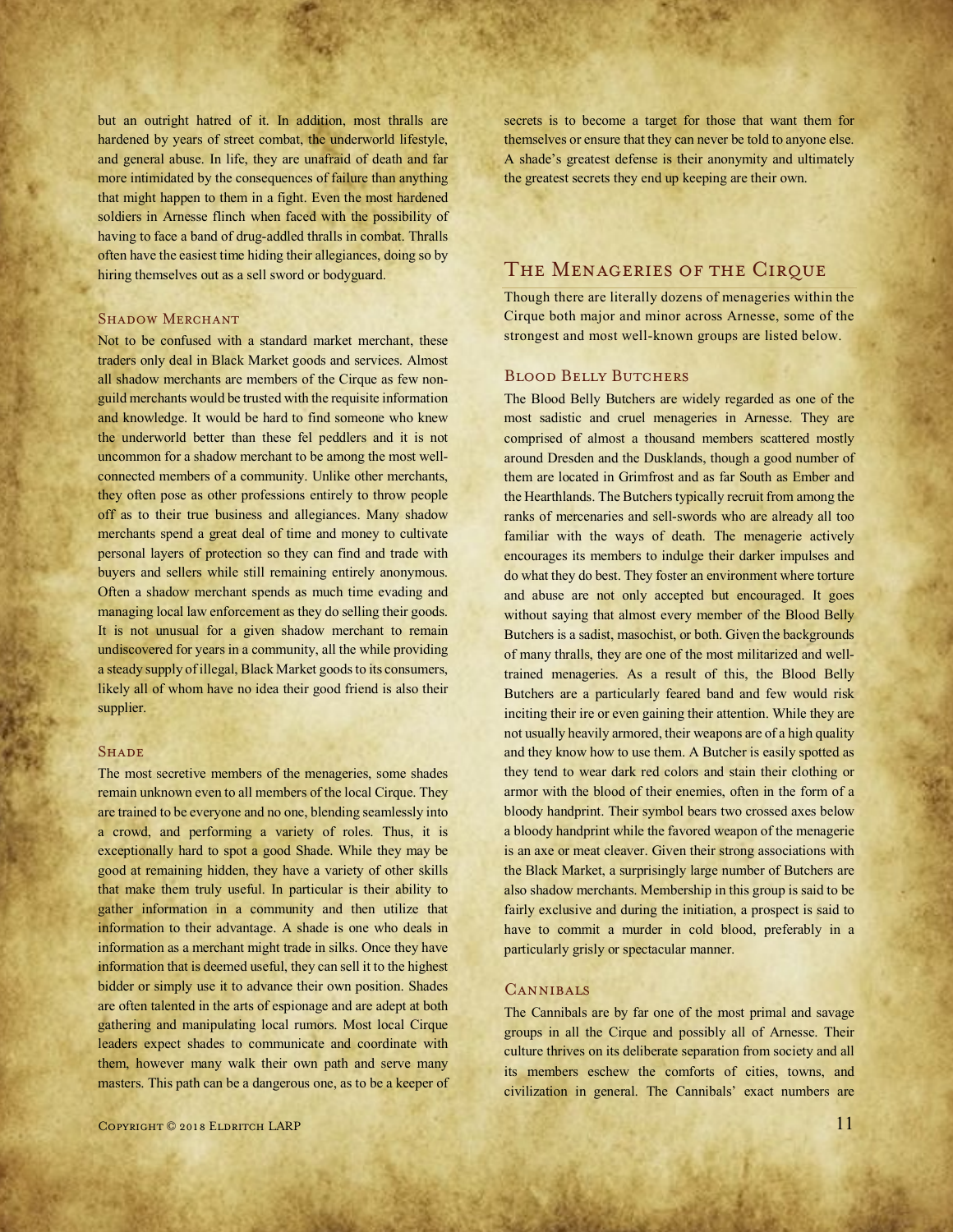unknown but may number two to three thousand, hidden in and around the Hearthlands, Dusklands, and even parts of the Midlands. Though many make their homes in the Night Warren, others live in groups known as packs, usually in remote wilderness areas where they may go undisturbed. Life in a pack is almost tribal, with the strongest holding power over the weak, who are then put to work to serve in any way demanded. In many ways it resembles a pack of wild animals, and some Cannibals act no better than beasts. The Cannibals are also some of the most extreme in how they decorate themselves. They often don war paint which typically consists of white make-up applied to resemble horrific jesters or court fools. They also tend to wear and pierce themselves with jewelry made of the bones of their victims. Many also file and sharpen their teeth in order to better intimidate their enemies. Because of this extreme appearance, many Cannibals don't regularly wander into civilized areas and very few leave their packs without good reason. Cannibals use a variety of weapons but prefer those which can trip or harry their opponents, like nets, bows, and spears. Cannibals work as a group to isolate and injure their foes, especially if they are stronger. Quite often they will wound a foe only to run off and leave them to bleed and suffer. Later, they will use their tracking skills to hunt the person down and finish them off when they are weakened. Some Cannibals are in fact flesh eaters and it is not uncommon for enemies to be devoured, oftentimes while still alive and screaming. The Cannibals say the fear and pain flavors the meat. The bulk of all Cannibals are thralls, shock troops trained in fighting and little else. The menagerie has some shades but very few shadow merchants as they do not value trade or commerce in the traditional sense. Simply said, the Cannibals take what they want and most people are all too willing to give it to them.

# Freaks

One might look upon the Freaks and think them no less savage than the Cannibals or the Blood Belly Butchers, but most would be surprised that of all the menageries they are some of the most civilized. The Grotesque runs a strict organization and to join, one must meet two fairly strict criteria. First, the prospect must be somehow deformed, mutilated, or maimed in such a way that society at large may look upon them as inferior. Second, the person must have some kind of special skill or potential that shows they have some promise. As a result of these two criteria, they are actually the smallest menagerie, numbering less than five hundred members. They are mostly spread out between Taliesin, Tor Amnon, and Serapis and found few other places. They will often dispatch individuals to escort or oversee particularly valuable shipments or items. The Freaks also employ a larger than usual number of Zanies to help

fill any gaps left by their low numbers. The Freaks have no specific outfits they wear but most dress as little more than common beggars in robes, or often don some manner of mask to cover their faces. This has led some in the menageries to nickname them the "mendicants". The Grotesque has made sure that an education is made available to every member of the Menagerie who wishes it and there are a surprisingly large number who have taken him up on the offer. It is this reason perhaps that the Freaks have among the lowest number of Thralls and soldiers, instead relying heavily on obfuscation, their Zanies, and simply outwitting their opponents. Shadow merchants and shades are both popular professions and a large number of scholars are members as well, making the Freaks one of the shrewdest and most well-informed crime syndicates in Arnesse.

## WRAITHS

One of the most clandestine organizations in Arnesse, the Wraiths are a highly secretive menagerie dedicated to the art of information gathering and primarily to espionage. Wraiths live in two worlds. When they first join the menagerie, they are recruited and trained in local cells throughout the cities of Arnesse called haunts. These cells operate in two states - active and inactive. When a haunt is inactive, its members continue living their daily lives within the assumed identities they have built for themselves. All members of inactive cells are encouraged to keep a journal of information they acquire while inactive. No Wraith representative or correspondences will be sent to inactive haunts. A haunt can only be activated by an order from the Shadow King and having done so, all members of the cell are expected to respond. A broad directive will typically be given, such as elucidating a piece of information, or stopping a certain event. When active, haunts will receive guests, have meetings, and receive correspondences, often through a series of secret drop boxes. How the Wraiths use the information they gather is unknown, though given their rise in power in recent years, one might assume they use it wisely. Haunts operate independently of the Labyrinth and few Wraith operatives will ever be invited there. Only those of high rank or singular talent are ever taken to Moligant, there ultimate fate, a mystery. Most Wraiths spend a great deal of time cultivating their personal identities, many operatives having more than one. The Wraiths, for obvious reasons, do not have any outward indication of their allegiances but members of the menagerie communicate with a variety of secret methods, including passing a single silver coin with its heads side marked up with a dagger. The exact number of the Wraiths is not known but many suspect they have somewhere around one to two thousand operatives scattered throughout Arnesse. It goes without saying that many of the Wraiths are shades by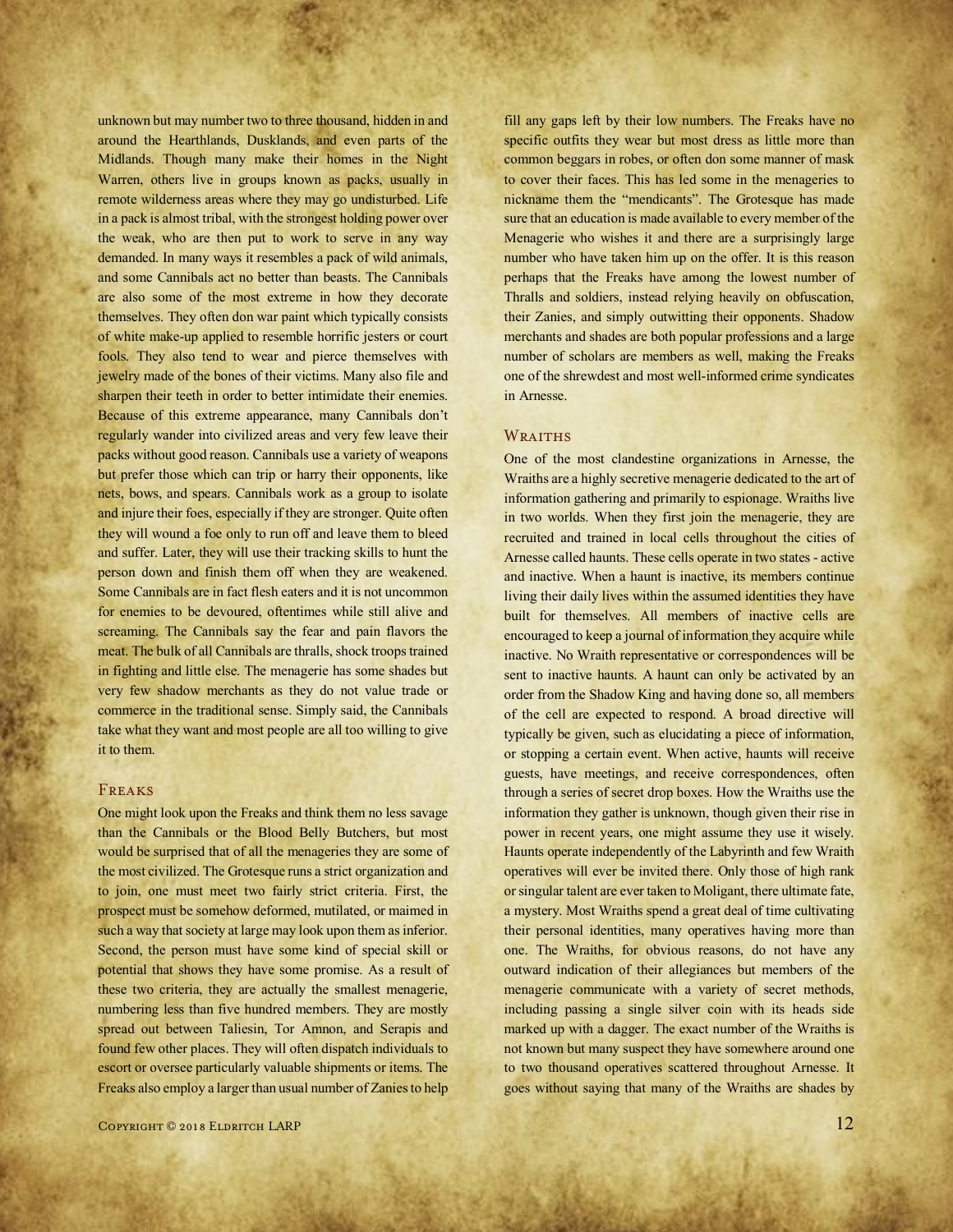profession, but also have a surprisingly large amount of thralls and shadow merchants due to their need to develop the skills required by an assumed identity. There are some dark rumors about the Wraiths and their practices within the Labyrinth that have led some to believe the menagerie is tampering with some manner of forbidden lore or dark arts. It is said that some Wraiths have even infiltrated the troupes.

# The Carnivals

#### Cirque du Mort

The Cirque du Mort never visits major cities or lands where they are unable to suitably hide their activities. When the Cirque du Mort arrives, those who are invited will find a handwritten note addressed to them mysteriously appear among their possessions. How guests are chosen is unknown but one common theme appears to be that the they are all of the sort who might be interested in such a macabre spectacle. All guests are asked to remain silent about what goes on within the tent yet the rare rumor has betrayed a somewhat clear picture of the show itself. Piecing together the incongruous artifacts of speculation, the show is a litany of performances in which death is put on display in many forms. Some of them are circus stunts, some of them are artistic performances, and still others are magic tricks. It's said that some of the victims are willing and others are not. They say that half the anticipation of the show is who will die, when, and how. It's also said that the manner of deaths crescendos until it reaches a grisly climax in the last act, which usually involves multiple, insidiously extravagant and horrifically gruesome deaths. Why the Cirque du Mort does all of this or how they are able to pull it off is unknown, but it apparently all starts and finishes with the cirque's leader, the enigmatic Darksheer. Many rumors have circulated about the Cirque du Mort over the years, including the popular speculation that some or all of the performers may themselves be among the dead.

## Menagerie of Blood

The second of the well-known underworld carnivals is the Menagerie of Blood. This show travels around Arnesse throughout the year to a surprisingly large number of venues. Some of these venues are major cities who would deeply disapprove of the performance, yet often powerful and influential people work to arrange them without the knowledge of law enforcement. Invitations to the Menagerie of Blood are not exclusive and word often spreads quickly among the

 $C$ opyright © 2018 Eldritch LARP 13

underworld of an impending performance. Tickets come in three types - the premium seats called the Gold Tier, the less expensive seats, the Silver Tier, and the lowest tier called the Gallery. The Gallery can be a popular place to sit for some as it is from here that the show will often ask for audience participation. Those who are chosen are given the chance to survive in one of the acts and if successful, there is a reward paid in gold coins. Though there are few who ever collect this reward. The show itself is a mix of gladiatorial combat and animal performances. The Menagerie has one of the largest and most extensive collections of creatures in the Kingdom. Legal or illegal, the carnival works to acquire the most fantastic beasts in the land to star in its show. The Menagerie is known to have at least one basilisk, several wargs, and rumored to have even more fantastic, unnatural creatures like ghouls and even a werewolf. The show is run by Pallas the Beastmaster, supposedly of the Innis' Woodswards who turned from her profession as a hunter to the far more lucrative world of underworld performance art. The guests come to the show expecting blood and death, rarely failing to deliver it by the bucket-full. Be it men fighting men, men fighting beasts, or beasts fighting beasts, the show is a rowdy spectacle that is sure to satisfy all those looking to witness a savage display of violence and death like few others in Arnesse.

# House Relationships

The Age of Kings has marked a new era for Arnesse. Each great house struggles to maintain its power and legitimacy through navigating the mazes of power. This process has led many to form unlikely alliances with old enemies and make new and bitter enemies where before there were none. The following details the current state of each relationship as they correspond to this faction. This information is to be taken as in-play by you and other members of this faction.

## HOUSE RICHTER

House Richter was once a land where it was very difficult for the menageries. The Richter family was strict about enforcing the law and forbade obvious illegal trade in their protectorate. In the years since the Shardmount exploded, the once-great Dusklands have descended into lawlessness, poverty, and desperation. In the wake of this cataclysm, the menageries moved into the abandoned villages and began to use the Dusklands as a base to run their operations in the North. This was particularly beneficial as it placed them close to the freeport of Scyld, one of the hotbeds of the underworld in Northern Arnesse. While the Richters have always outwardly discouraged and decried the Black Market, not a few of their nobles make regular use of the drugs and other services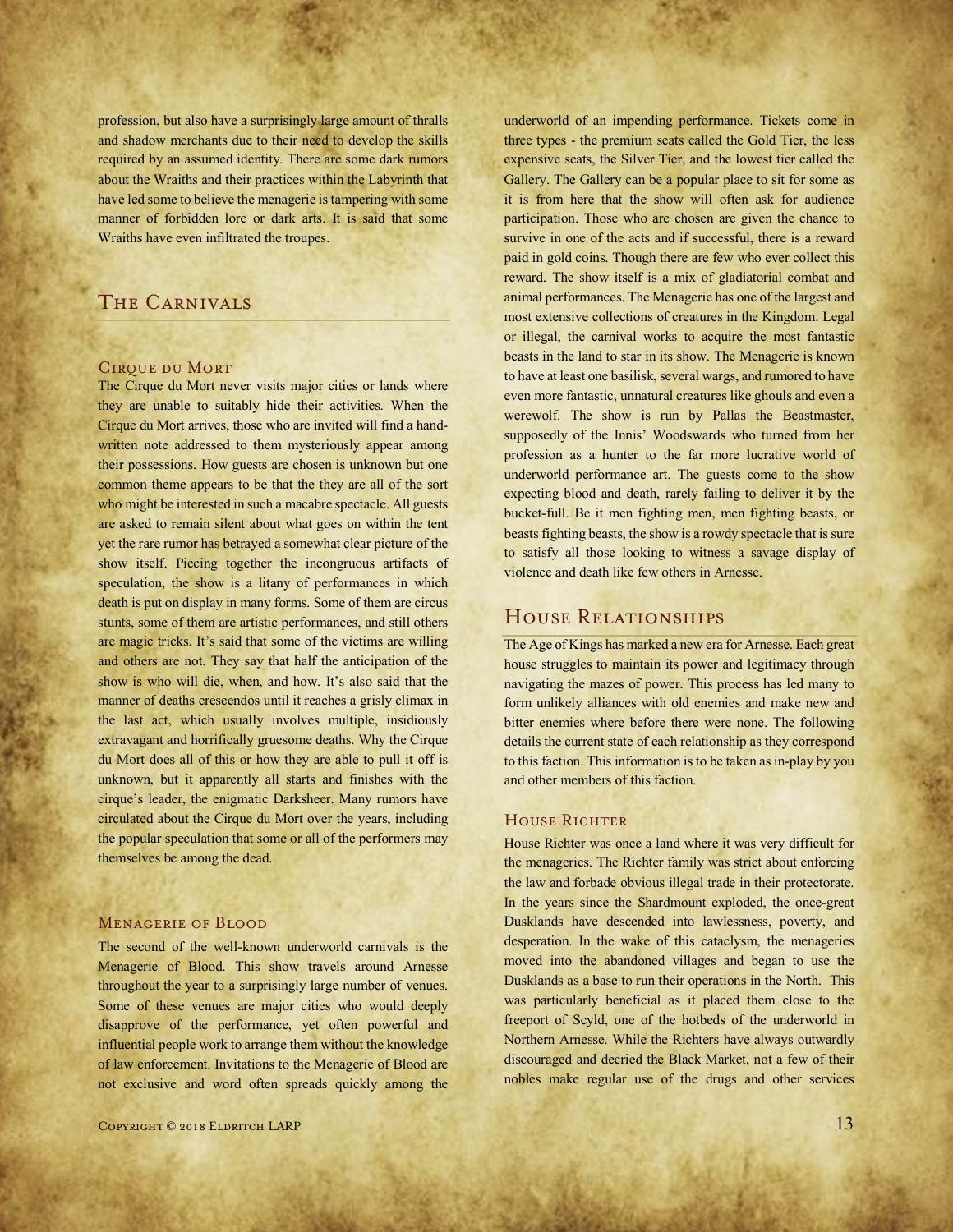provided by the menageries to assuage their bouts of melancholy. Lately, the Richters have had far more to deal with than the underworld and though they are quick to stamp out any related activity, the menageries have almost had their run of the Dusklands in the last ten years. This, added to the fact that many of the people of the Dusklands have been increasingly turning to drug use and other vices, has made lands that were almost devoid of profit into some of the most lucrative and active markets in all Arnesse for the menageries. A wise thrall keeps in mind that Richters can be good customers but on a whole can have very mixed opinions about the Black Market and illegal activity. They are in the end, loyal to the King and his laws. To flaunt those laws in their face only forces them to do what they can to honor their oath.

# **HOUSE INNIS**

House Innis has not welcomed the underworld into Thornwood and any agents of the menageries caught on their lands are usually immediately killed. The menageries have tried to get business going in Lydiard, close to the border with the Hearthlands, but with extremely limited success. Though they have not had good success with business in Thornwood, the menageries are keenly interested in acquiring some of the rare goods that come from there and have dispatched shadow merchants as hidden agents to do so. The underworld has been forced to use hidden agents and shades to do any business and gather information from the Innis. But the Innis have yet to be tested outside of their home in Thornwood. Their aggressiveness may be a result of territoriality and outside of their lands, they may have a different disposition. A wise thrall would still proceed with extreme caution around the Innis. They can have goods, knowledge, and other items that are useful to the underworld, but one would do well to acquire them under honest pretense and not make one's association with the menageries known to their agents.

# House Rourke

House Rourke has a conflicted relationship with the mainstream Cirque troupes but has a working business relationship with the menageries, mostly out of necessity. While House Rourke has some markets for moving goods in their freeports, the underworld is still their primary market to turn them into coin. Even in freeports, menageries are quick to buy most of those goods, for two reasons. The first is because they seek to maintain control over the prices of goods in Black Market. Second, when the Rourke raiders steal from the merchantmen ships, the menageries then buy those stolen goods for a fraction of their worth, sending the goods right back into the hands of the Cirque. This relationship is far from without friction and these two factions regularly come into some level of conflict. However, both have accepted that the Rourkes control the seas and the Menageries control the underworld markets. Neither one of them trusts the other, but realizes that the business benefits of their arrangement outweigh territorial concerns. If one doesn't tread on the domain of another, things remain largely at peace. A wise thrall realizes the value in a business relationship with the Rourkes but also understands where they belong in the bigger picture. They also do not trust the Rourkes to honor their word or oaths.

#### House Corveaux

No House is more opposed to the underworld that House Corveaux. The menageries next to no business in the lands of the Corveaux save smuggling their goods through the Midlands. Should the Corveaux come across underworld or Black Market operations, they deal finally and harshly with them. Bribes and efforts to undermine the Corveaux's resolve on this matter have all proven unsuccessful, so the menageries have largely cut their losses and focused their efforts on other prospects. A wise thrall knows who the Corveaux are in their local area and works to avoid having any information about the underworld fall into their hands. If they become a problem, they are one of the few groups that may need to be dealt with harshly to end the threat that they pose to their operations.

## House Blayne

House Blayne is a funny animal. A significant part of their house is dedicated to a religion that preaches ethics and virtues that are the antithesis of everything that the underworld represents. The Vellatora and their knights would see the menageries strung up and brought to justice at the first opportunity they were given. Luckily, the zealots of the Aurorym have their eyes firmly fixed in other places and it is easy for menageries to avoid notice or keep these white knights chasing their own tails on distractions. The other side is that cities like Scrow are hot-beds of illegal activity and it is easy for the underworld to move its wares there. The Ten Knives, the troupe in charge of Scrow, is extremely sympathetic to the cause of the menageries and as long as they get their kick-backs things go smoothly. Even as their own faith rails against the immorality of drug use, prostitution, theft, and greed, their people, desperate for some release from the misery of life, take to all those practices with an almost gleeful abandon. All the while, the nobles of House Blayne, desperate for coin to expand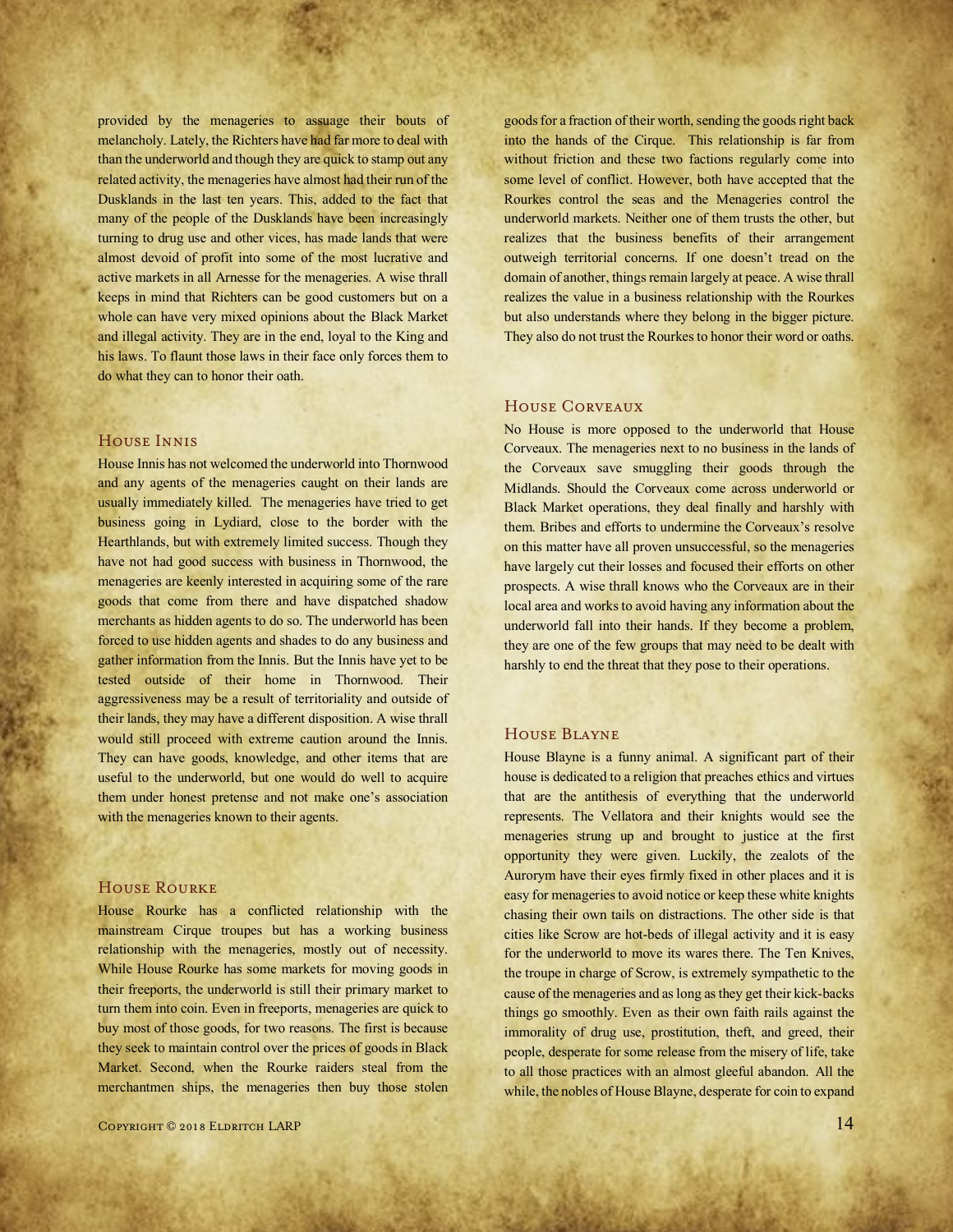their holdings, are willing to engage in just about any activity which is profitable. They are willing to look the other way and even participate, for the right price. The menageries are making good coin in the lands of House Blayne, but they are also extremely careful to not raise the ire of the Aurorym, lest they turn their attention on the underworld.

# HOUSE HALE

House Hale has largely represented a diminished opportunity for the Cirque in general. Many of the people there are not wealthy and don't have much of a call for the goods that the underworld sells. There has been an increasingly demand among some of the nobles in the Everfrost for exotic goods from the South, but that does not necessarily extend to illegal goods or services. The culture of the Winter's Vale and Everfrost are foreign and often not compatible with much of what the underworld offers. Thus, the menageries place very little focus in this area and do limited business there. Still, there is a growing underworld group in Grimfrost that has started to sow some seeds there, working in concert with the troupe guildhall to try to expand the general reach of the Cirque in Northern Arnesse.

#### House Bannon

The Bannons are the agents of the King, plain and simple. They have good dealings with the troupes, who make a lucrative business off legal trade, but almost no contact with the underworld. This is actually by their choice and part of the arrangement with the Cirque is that the Bannons won't go out of their way to deal with the Black Market and the menageries, but those groups will also do their best to remain hidden and moderated at a reasonable level. Simply said, the menageries almost always avoid dealing with House Bannon when they can and any wise thrall would avoid coming to their notice at all. There is some concern that given the King passing the recent morality laws, that he may be poised to begin a larger crackdown on crime throughout the Kingdom and break the long-standing agreement with the Cirque on the Black Market.

#### House Aragon

House Aragon has a long and storied history with the Black Market and fully two of the main Menageries in the Kingdom hail from Tarkath and the South. The members of the Aragon family are strongly involved in the drug trade and they utilize the menageries, particularly the Freaks, to move most of their product out of the South and into Northern markets. In addition, House Aragon generally tolerates most of the businesses of the underworld, everything save the slave trade, which is expressly forbidden in Tarkath. Given their stance toward most of their rival Protectorates, the Aragons and their vassals are also willing to purchase goods from the North, regardless of their source and with no question asked. Taliesin, Tor Armnon, and Tyranthis are cities that are considered friendly to the menageries and there are robust operations in all of them. Serapis, a smaller town in Eastern Tarkath, hosts the largest underworld presence in the South and there, one can openly procure all manner of illegal goods and services. The Aragons do not want their names associated with the underworld or the menageries, but they are reliable, friendly, and open to doing business deals. Their almost total regard for the King's Laws makes partnerships almost ideal. Wise thralls keeps their slave trade talk far away from an Aragon.

#### THE APOTHECA

The Apotheca is the single largest supplier of apothecary items in the Kingdom. While the menageries have a much lower interest in the decoctions and elixirs they create, poisons are of a keen interest to them. Given the Apotheca's general inexperience in the areas of criminal activity, the menageries stole the secrets of poisoncraft from them and passed those secrets down to their own apothecaries. They do not have full mastery of the creation of the deadliest poisons but they must no longer rely on the Magisters to ply their trade. The Apotheca generally stays on the right side of the law and very rarely comes across the Black Market. If they do, it is in pursuit of a piece of knowledge or an artifact. A wise thrall understands that the Apotheca has its uses, but these bookish individuals don't have experience or skill set to be good partners in any kind of underworld activity or even be trusted to keep a secret.

#### The Fayne Moirai

The Fayne Moirai are a powerful, enigmatic group who have many close associations with the nobles of Arnesse. The fact that their true purpose is not well understood makes them risky business associations. They also do not have a terrible need for the underworld and rarely use the services of the Black Market. That is not to say that the Fayne are not without their uses. Their oracular abilities are well documented and the Sisters are well known for being masters of martial combat. It is said that several of the Fayne have even worked with the menageries in the past, but that the two groups do not have a long-standing relationship. A wise thrall keeps close tabs on the Fayne Moirai and if they chose to enter a relationship with them, they fully understand the implications and ramifications of the arrangement. The Sisters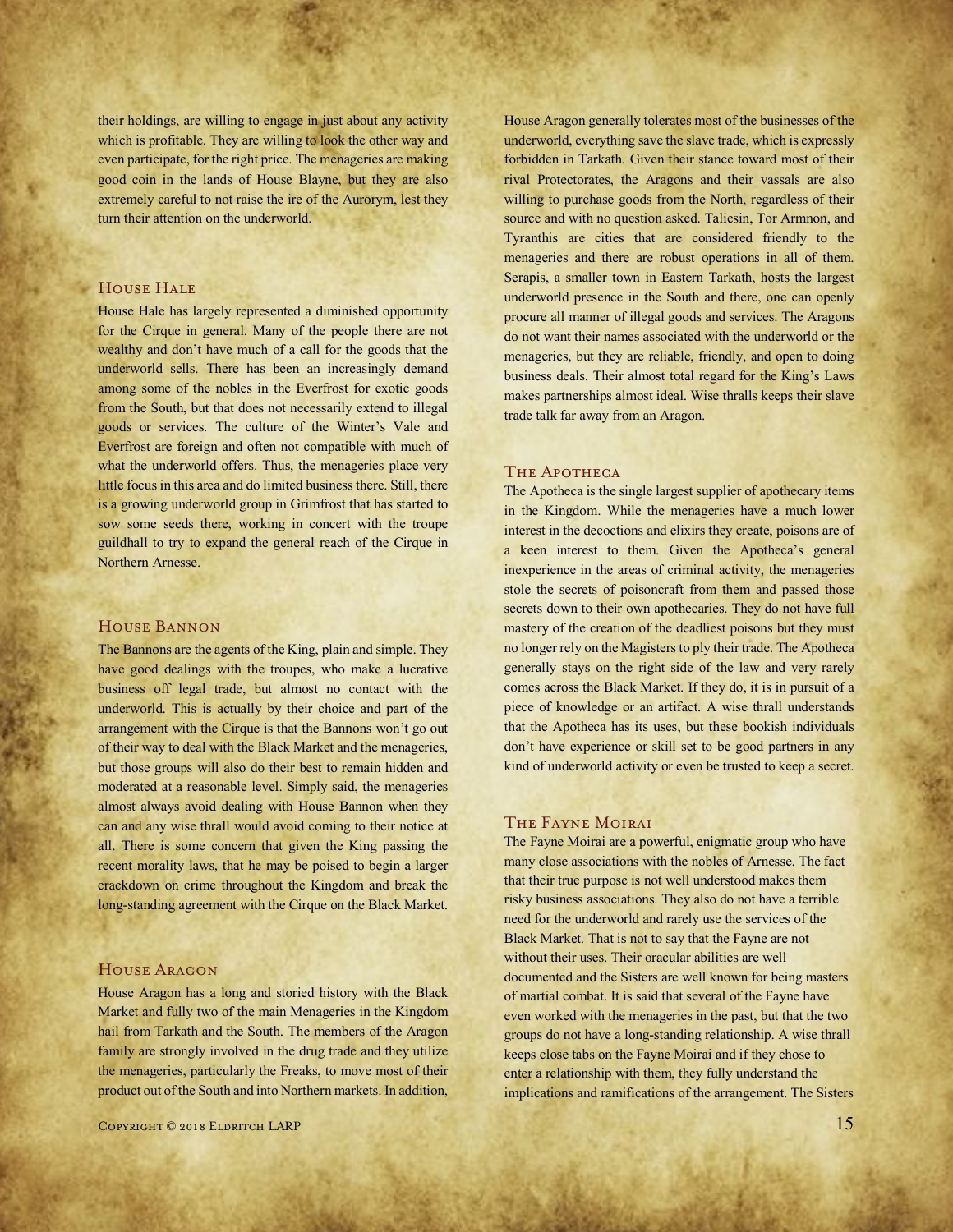weave a complex and dangerous web that one should be careful not to become entangled in.

# The Hexen

The Hexen are barely an organization the menageries have little contact with them. The Hexen also tend to not be a wealthy group, nor do they seek many of the goods and services available on the Black Market. Some Hexen will interact with the underworld from time to time, typically as clients seeking to acquire rare artifacts, lore, or components for their hunts, but they are rarely involved with criminal element in any sustained capacity. They also tend to be closely associated with the Aurorym faith, so a wise thrall keeps the Hexen out of their business if possible. Hexen have, from time to time, been known to make menageries targets of their ire. Stories exist of these warriors turning their blades on thralls they deem as too monstrous to live.

# The Aurorym

The Aurorym oppose everything for which the menageries stand. There is almost never a reason these two would need to interact and any member of the underworld who makes a business relationship with a faithful is taking a huge chance. Given the opportunity, the Aurorym faith would likely decimate the criminal underworld to root out the element that opposes their belief system. The King himself is now a member of the Aurorym faith and recently passed a series of morality laws that took aim at many of the goods and services of the Black Market. Many in the underworld fear that these laws will take hold and that the King, backed by the faith, will violate the long-standing agreement with the Cirque and start a Kingdomwide crackdown on the menageries. A wise thrall would find a way to avoid detection by the Aurorym faith. They are zealots and easily distracted and have a poor information network at best. If they do start to cause problems, they should be dealt with, but carefully, lest their death make them a martyr.

# Playing a Thrall

Here's some guidelines for playing a Cirque. Please lean into some of these, even if your character diverges greatly from the average.

The underworld is a diverse and often extreme place that exists in pockets hidden away from the surface world. Those who make their lives there have had to adapt to this environment, many becoming extreme themselves in order to survive. The world out of sight of the laws of the King and the order of civilized society is a lonely one in which the strong dominate the weak. This has forced many to become stronger themselves

Copyright © 2018 Eldritch LARP  $16$ 

or band together with others for protection. There are powerful forces that want to see the entire underworld society undone and destroyed. As a result, the most valuable qualities within the underworld are trust and reputation. Those who live there will do almost anything to maintain trust and a good reputation among their associates. Losing either of these things can not only cause someone to lose status but can be dangerous. Everyone understands the risks and if someone fails or places others in danger with their actions then the society will respond in kind, often with lethal force to ensure that they are protected.

Most residents of the underworld and the menageries have a reason why they are where they are. Many were rejected by the surface world and, much as the Cirque troupes do with their recruits, the menageries took them in, gave them a home and a purpose. Because of this, thralls tend to be very loyal to their menageries, to the point of being willing to die rather than fail them in any way. There is a stronger sense of fanaticism among the underworld than in other places, partially because the stakes there are so much higher there. Most thralls live in one of two states. The first are those who are able to live fully and freely in one of the underworld enclaves located throughout Arnesse. These individuals tend to be some of the most extreme, hedonistic, violent, and immoral creatures that anyone could ever encounter. The second are those who are a part of the underworld yet choose to keep one foot in the surface world. They live two lives and though they may have many of the same proclivities of their darker brethren, they must suppress those emotions and tendencies in order to both remain hidden and to survive.

Most thralls are talented and exceptional in some way. The underworld tends to eat the weak and those who aren't capable or are careless are not long for this world. They are generally immoral on some level or another as they have likely lived for years in a twisted, lawless landscape for some time. Thralls are almost always villains to those outside the underworld. Many are driven by two powerful goals: the acquisition of wealth and the acquisition of power. Those that have one or both are trying to protect what they have from those who want to take it. Most thralls have a strong dislike for authority and resent both the King and the nobility. The Cirque in general dislikes the power of the ruling class, while the menageries take this to the extreme. While they are not seeking an open rebellion, if a menagerie can see its way to harm a noble and get away with it, they will. Successful thralls tend to be cautiously ambitious, loyal to their superiors, not afraid to take advantage of a situation, and just a bit lucky. Strength is important but cunning can also go a long way towards one's success. Being wellinformed and well-connected are powerful weapons in any